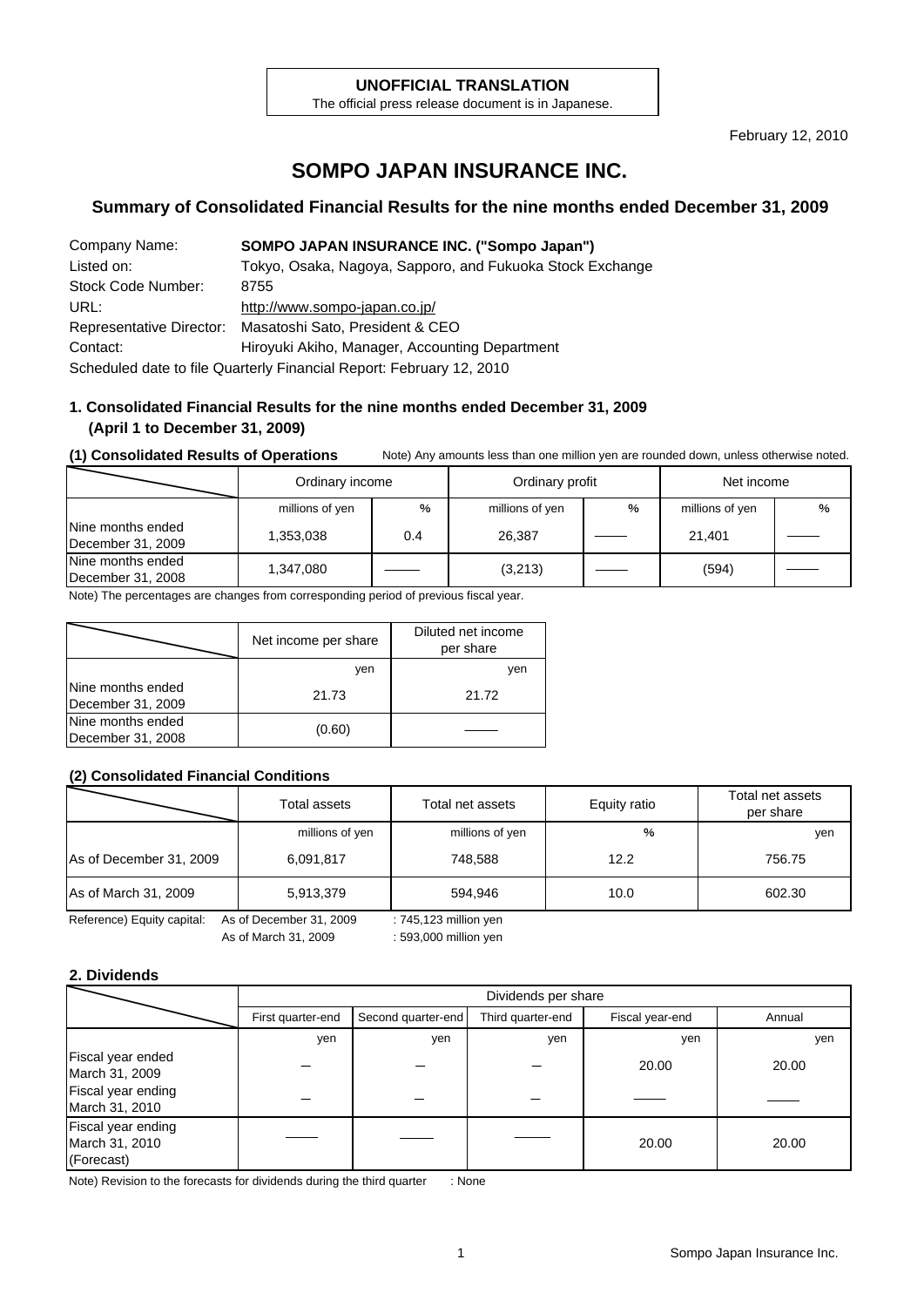#### **3. Consolidated Forecasts for the fiscal year ending March 31, 2010 (April 1, 2009 to March 31, 2010)**

|                                      | Ordinary income |     | Ordinary profit |   | Net income      | Net income<br>per share |       |
|--------------------------------------|-----------------|-----|-----------------|---|-----------------|-------------------------|-------|
|                                      | millions of yen | %   | millions of yen | % | millions of yen | %                       | ven   |
| Fiscal year ending<br>March 31, 2010 | 1.820.000       | 2.9 | 46,000          |   | 32,000          |                         | 32.49 |

Notes) 1. Revision to the forecasts for the fiscal year during the third quarter : None

2. The percentages are changes from corresponding period of previous fiscal year.

#### **4. Others**

- (1) Changes in significant subsidiaries during the period (changes in specified subsidiaries resulting in the change in the scope of consolidation): None
- (2) Adoption of simplified accounting methods or accounting methods used specifically for the quarterly consolidated financial statements: Yes

Note) Please refer to "4. Others" in Qualitative Information and Financial Statements on page 3 for details.

(3) Changes in accounting policies, procedures and methods of presentation for preparing the quarterly consolidated financial statements during the period:

| 1. OChanges due to revisions to accounting standards | : None |
|------------------------------------------------------|--------|
| 2 Changes due to other reasons                       | : None |

(4) Number of shares outstanding (Common stock) :

①Total shares outstanding including treasury stock:

| As of December 31, 2009                  | : 987,733,424 shares |
|------------------------------------------|----------------------|
| As of March 31, 2009                     | : 987,733,424 shares |
| 2Treasury stock:                         |                      |
| As of December 31, 2009                  | : 3,109,910 shares   |
| As of March 31, 2009                     | : 3.188.703 shares   |
| 3) Average number of shares outstanding: |                      |

For the nine months ended December 31, 2009 : 984,627,680 shares For the nine months ended December 31, 2008 : 984,541,645 shares

(Note for using forecasted information etc.)

The forecasts included in this document are based on the currently available information and certain assumptions that we believe reasonable. Accordingly, the actual results may differ materially from those projected herein depending on various factors.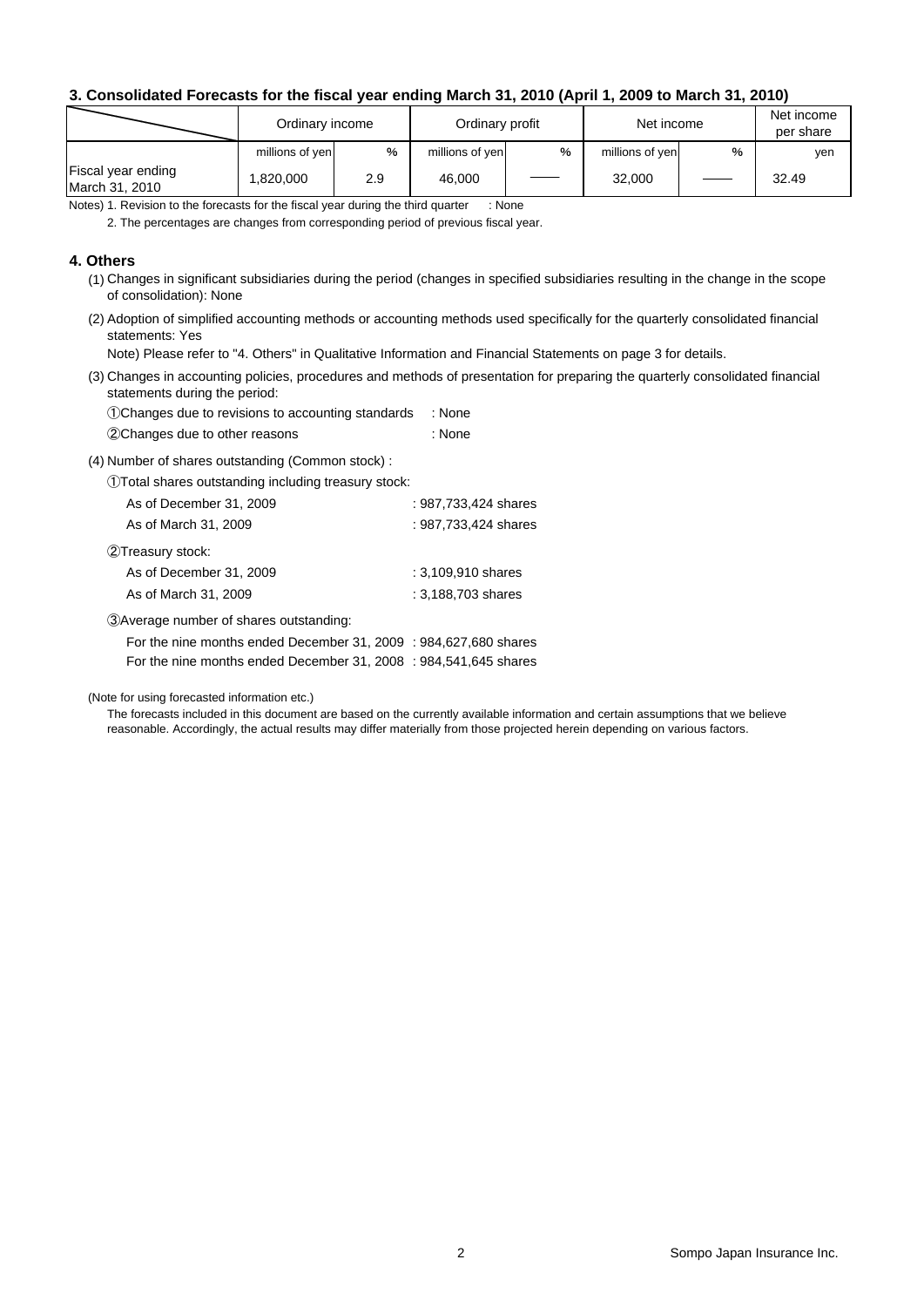### **Qualitative Information and Financial Statements**

#### **1. Qualitative Information related to the Consolidated Results of Operations**

Underwriting income was 1,277.2 billion yen, investment income was 68.6 billion yen and other ordinary income was 7.1 billion yen. In total, ordinary income was 1,353.0 billion yen.

Underwriting expenses were 1,075.3 billion yen, investment expenses were 25.8 billion yen, operating, general and administrative expenses were 216.4 billion yen and other ordinary expenses were 8.9 billion yen. In total, ordinary expenses were 1,326.6 billion yen.

As a result, ordinary profit for nine months ended December 31, 2009 increased by 29.6 billion yen to 26.3 billion yen, compared with the same period in 2008. Net income for nine months ended December 31, 2009 increased by 21.9 billion yen to 21.4 billion yen, compared with the same period in 2008.

#### **2. Qualitative Information related to the Consolidated Financial Conditions**

Total assets as of December 31, 2009 increased by 178.4 billion yen from March 31, 2009 to 6,091.8 billion yen, due to the increase in securities by the rise of stock prices and the issue of subordinated debt.

Total net assets as of December 31, 2009 increased by 153.6 billion yen from March 31, 2009 to 748.5 billion yen, due to the increase in unrealized gains on securities available for sale by the increase in unrealized gains on stocks.

#### **3. Qualitative Information related to the Consolidated Forecasts**

There is no change on the forecasts for the fiscal year ending March 31, 2010 at present as disclosed on November 19, 2009.

#### **4. Others**

- (1) Changes in significant subsidiaries during the period (changes in specified subsidiaries resulting in the change in the scope of consolidation): None
- (2) Adoption of simplified accounting methods or accounting methods used specifically for the quarterly consolidated financial statements:

Income taxes are calculated by applying a reasonably estimated effective tax rate to income before income taxes. The estimated effective tax rate is determined by estimating the effective tax rate after applying deferred tax accounting for the fiscal year, including the third quarter of this fiscal year. When it is remarkably unreasonable to adopt this accounting method, income taxes are calculated by the statutory effective tax rate.

(3) Changes in accounting policies, procedures and methods of presentation for preparing the quarterly consolidated financial statements during the period: None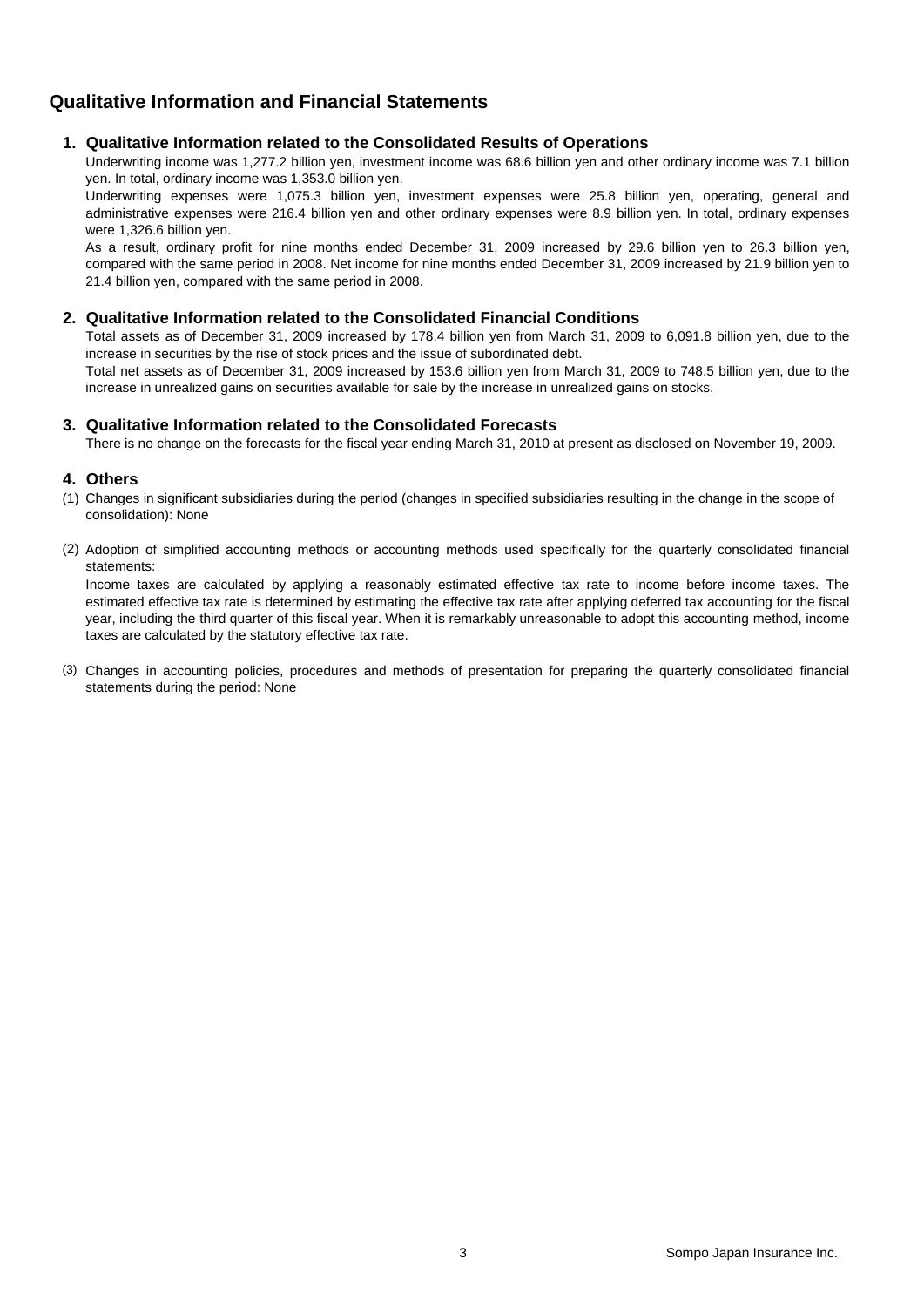### **5. Quarterly Consolidated Financial Statements**

(1) Quarterly Consolidated Balance Sheets

|                                                               |                         | (Millions of yen)    |
|---------------------------------------------------------------|-------------------------|----------------------|
|                                                               | As of December 31, 2009 | As of March 31, 2009 |
| Assets:                                                       |                         |                      |
| Cash and deposits                                             | 116,210                 | 151,781              |
| Call loans                                                    | 66,400                  | 73,600               |
| Receivables under resale agreements                           | 89,981                  | 81,978               |
| Monetary receivables bought                                   | 35,783                  | 40,160               |
| Money trusts                                                  | 10,539                  | 9,715                |
| <b>Securities</b>                                             | 4,457,369               | 4,125,568            |
| Loans                                                         | 499,168                 | 517,894              |
| Tangible fixed assets                                         | 215,411                 | 219,047              |
| Intangible fixed assets                                       | 26,831                  | 26,456               |
| Other assets                                                  | 422,701                 | 434,189              |
| Deferred tax assets                                           | 168,350                 | 249,507              |
| Allowance for possible loan losses                            | (16,930)                | (16, 520)            |
| <b>Total assets</b>                                           | 6,091,817               | 5,913,379            |
| Liabilities:                                                  |                         |                      |
| Underwriting funds:                                           | 4,926,383               | 4,998,577            |
| Reserve for outstanding losses and claims                     | 757,016                 | 818,052              |
| Underwriting reserves                                         | 4,169,366               | 4,180,524            |
| <b>Bonds</b>                                                  | 128,000                 |                      |
| <b>Other liabilities</b>                                      | 192,381                 | 199,019              |
| Reserve for retirement benefits                               | 79,964                  | 99,342               |
| Reserve for retirement benefits to directors                  | 82                      | 31                   |
| Reserve for bonus payments                                    | 4,945                   | 14,679               |
| Reserve for price fluctuation                                 | 10,878                  | 6,487                |
| Deferred tax liabilities                                      | 593                     | 295                  |
| <b>Total liabilities</b>                                      | 5,343,229               | 5,318,432            |
| Net assets:                                                   |                         |                      |
| Shareholders' equity:                                         |                         |                      |
| Common stock                                                  | 70,000                  | 70,000               |
| Capital surplus                                               | 24,229                  | 24,229               |
| Retained earnings                                             | 320,588                 | 320,381              |
| Treasury stock                                                | (2,740)                 | (2,839)              |
| Total shareholders' equity                                    | 412,077                 | 411,771              |
| Valuation and translation adjustments:                        |                         |                      |
| Unrealized gains on securities available for sale, net of tax | 356,669                 | 207,503              |
| Foreign currency translation adjustments                      | (23, 623)               | (26, 274)            |
| Total valuation and translation adjustments                   | 333,045                 | 181,228              |
| Stock acquisition rights                                      | 1,302                   | 984                  |
| Non-controlling interests                                     | 2,161                   | 962                  |
| Total net assets                                              | 748,588                 | 594,946              |
| Total liabilities and net assets                              | 6,091,817               | 5,913,379            |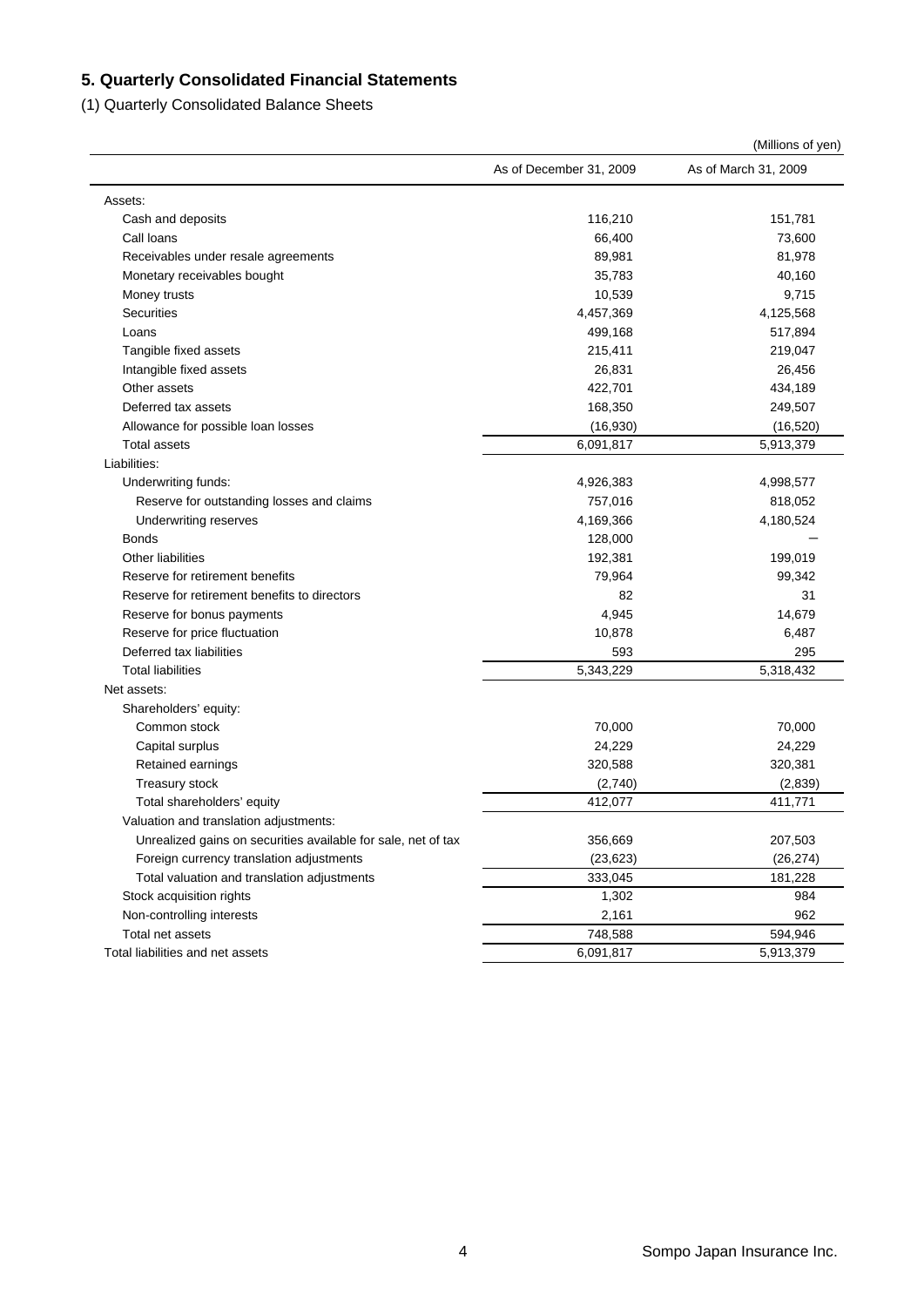### (2) Quarterly Consolidated Statements of Income

|                                                                        |                                        | (Millions of yen)                      |
|------------------------------------------------------------------------|----------------------------------------|----------------------------------------|
|                                                                        | Nine months ended<br>December 31, 2008 | Nine months ended<br>December 31, 2009 |
|                                                                        | (April 1 to December 31, 2008)         | (April 1 to December 31, 2009)         |
| Ordinary income:                                                       | 1,347,080                              | 1,353,038                              |
| Underwriting income:                                                   | 1,246,881                              | 1,277,248                              |
| Net premiums written                                                   | 1,004,442                              | 973,918                                |
| Deposits of premiums by policyholders                                  | 111,753                                | 87,194                                 |
| Interest and dividend income on deposits of premiums, etc.             | 34,292                                 | 31,706                                 |
| Life insurance premiums written                                        | 90,029                                 | 90,433                                 |
| Reversal of reserve for outstanding losses and claims                  | 6,004                                  | 67,628                                 |
| Reversal of underwriting reserves                                      |                                        | 24,854                                 |
| Investment income:                                                     | 93,768                                 | 68,677                                 |
| Interest and dividend income                                           | 95,528                                 | 82,482                                 |
| Investment gains on money trusts                                       |                                        | 0                                      |
| Investment gains on trading securities                                 | 41                                     | 126                                    |
| Realized gains on sales of securities                                  | 15,992                                 | 13,639                                 |
| Transfer of interest and dividend income on deposits of premiums, etc. | (34, 292)                              | (31,706)                               |
| Other ordinary income                                                  | 6,430                                  | 7,112                                  |
| Ordinary expenses:                                                     | 1,350,294                              | 1,326,651                              |
| Underwriting expenses:                                                 | 1,021,307                              | 1,075,329                              |
| Net claims paid                                                        | 600,682                                | 660,328                                |
| Loss adjustment expenses                                               | 57,463                                 | 59,045                                 |
| Net commissions and brokerage fees                                     | 175,764                                | 176,933                                |
| Maturity refunds to policyholders                                      | 151,628                                | 139,194                                |
| Life insurance claims paid                                             | 29,853                                 | 32,356                                 |
| Provision for underwriting reserves                                    | 855                                    |                                        |
| Investment expenses:                                                   | 107,200                                | 25,898                                 |
| Investment losses on money trusts                                      | 10,606                                 | 1,130                                  |
| Realized losses on sales of securities                                 | 1,343                                  | 5,554                                  |
| Impairment losses on securities                                        | 82,495                                 | 7,360                                  |
| Operating, general and administrative expenses                         | 220,537                                | 216,463                                |
| Other ordinary expenses:                                               | 1,248                                  | 8,959                                  |
| Interest paid                                                          | 92                                     | 4,286                                  |
| Ordinary profit (loss)                                                 | (3, 213)                               | 26,387                                 |
| Extraordinary gains:                                                   | 33,043                                 | 15,870                                 |
| Reversal of price fluctuation reserve                                  | 32,431                                 |                                        |
| Others                                                                 | 612                                    | 15,870                                 |
| Extraordinary losses:                                                  | 653                                    | 5,028                                  |
| Provision for price fluctuation reserve                                |                                        | 4,383                                  |
| Others                                                                 | 653                                    | 645                                    |
| Income before income taxes and non-controlling interests               | 29,176                                 | 37,229                                 |
| Income taxes and deferred income taxes                                 | 29,835                                 | 16,166                                 |
| Non-controlling interests                                              | (64)                                   | (338)                                  |
| Net income (loss)                                                      | (594)                                  | 21,401                                 |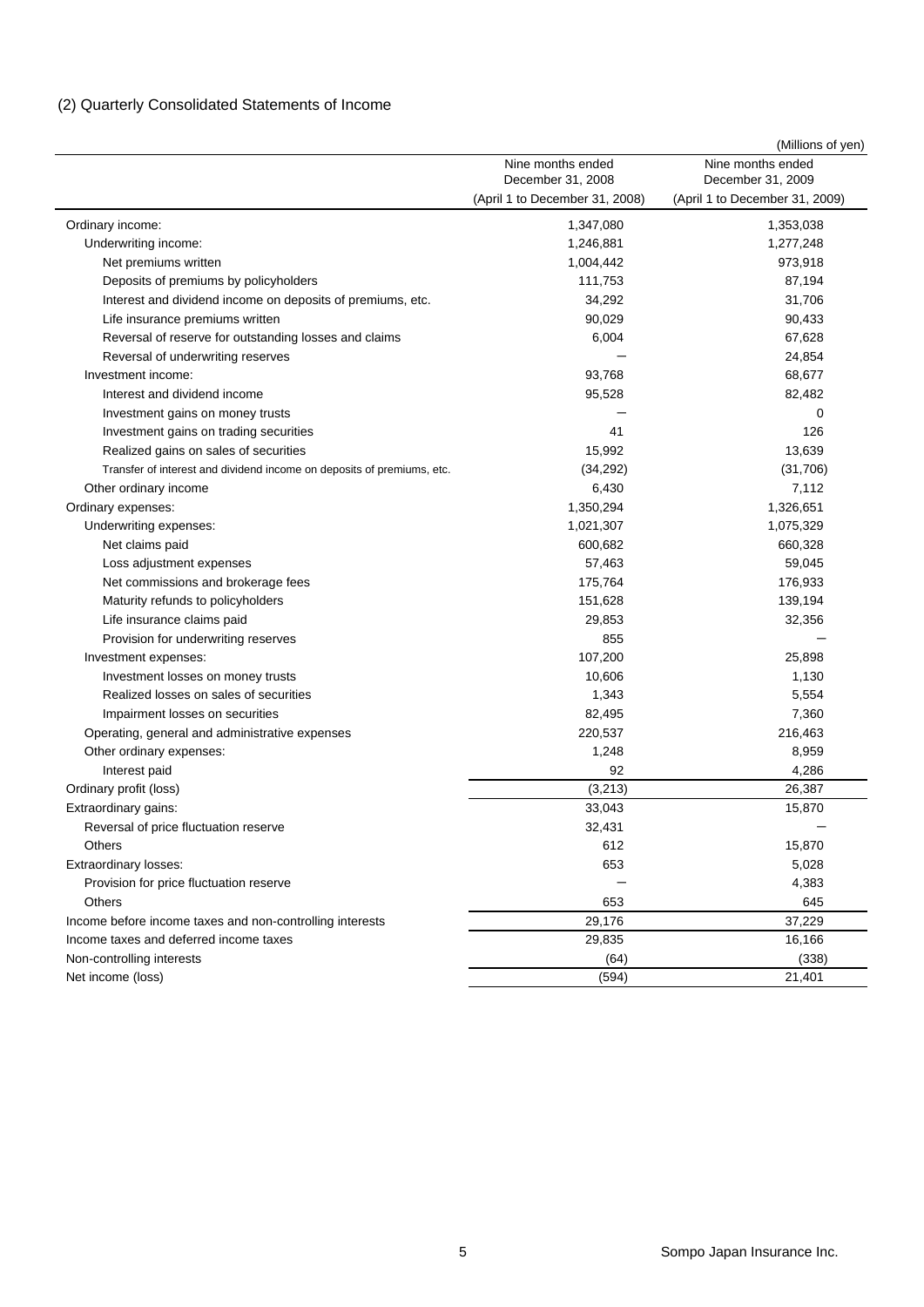- (3) Notes on Going-Concern Assumption None.
- (4) Notes for Material Changes in Shareholders' Equity None.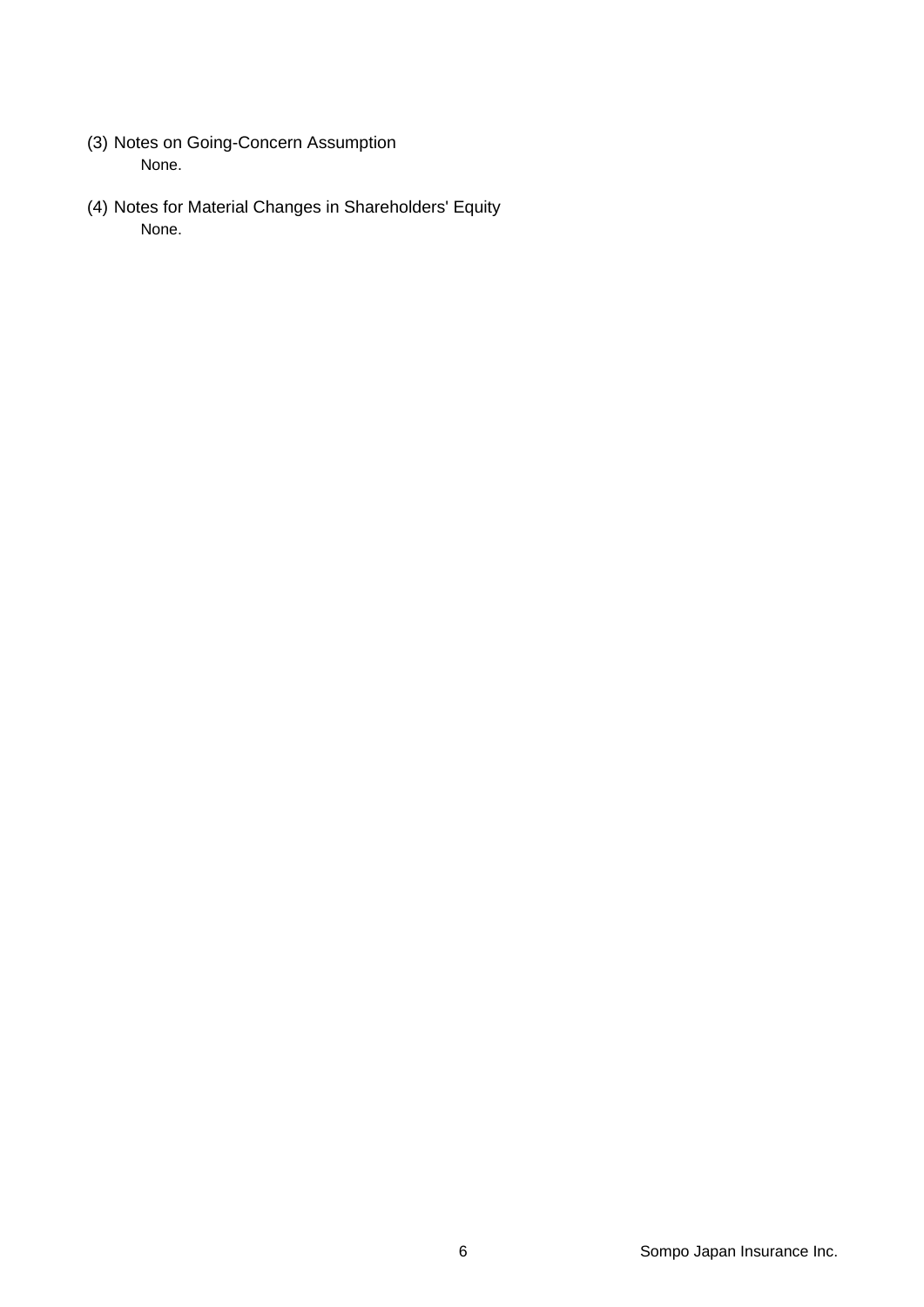### **6. Other Information**

| Key Figures of the Consolidated and Non-consolidated Results of Operations |  |  |
|----------------------------------------------------------------------------|--|--|
|----------------------------------------------------------------------------|--|--|

|                                         |                                     |                   |                                |                   |                             |              |                                     |                                |                   | (Millions of yen)           |  |
|-----------------------------------------|-------------------------------------|-------------------|--------------------------------|-------------------|-----------------------------|--------------|-------------------------------------|--------------------------------|-------------------|-----------------------------|--|
|                                         | Nine months ended December 31, 2008 |                   |                                |                   |                             |              | Nine months ended December 31, 2009 |                                |                   |                             |  |
|                                         |                                     |                   | (April 1 to December 31, 2008) |                   |                             |              |                                     | (April 1 to December 31, 2009) |                   |                             |  |
|                                         | Consolidated                        |                   | Non-consolidated               |                   | Consolidated/               | Consolidated |                                     | Non-consolidated               |                   | Consolidated/               |  |
|                                         | Amount                              | Rate of<br>change | Amount                         | Rate of<br>change | Non-consolidated<br>balance | Amount       | Rate of<br>change                   | Amount                         | Rate of<br>change | Non-consolidated<br>balance |  |
|                                         |                                     | $\%$              |                                | $\frac{0}{6}$     |                             |              | $\frac{0}{0}$                       |                                | $\%$              |                             |  |
| Ordinary income                         | 1,347,080                           | (5.4)             | ,245,695                       | (2.9)             | 101,385                     | 1,353,038    | 0.4                                 | 1,246,139                      | 0.0               | 106,899                     |  |
| Net premiums written                    | 1,004,442                           | (3.3)             | 986,779                        | (3.3)             | 17,662                      | 973,918      | (3.0)                               | 951,167                        | (3.6)             | 22,750                      |  |
| Ordinary profit                         | (3,213)                             | (104.0)           | (11, 887)                      | (118.0)           | 8,674                       | 26,387       | $\qquad \qquad$                     | 27,989                         |                   | (1,601)                     |  |
| Net income                              | (594)                               | (101.2)           | (6,646)                        | (116.1)           | 6,052                       | 21,401       | —                                   | 24,152                         |                   | (2,750)                     |  |
| Consolidated/<br>Non-consolidated ratio |                                     |                   |                                |                   |                             |              |                                     |                                |                   | 0.89                        |  |

Notes) 1. "Consolidated/Non-consolidated balance" represents the difference between consolidated amounts and non-consolidated amounts.

2. "Consolidated/Non-consolidated ratio" represents the proportion of consolidated amounts to non-consolidated amounts.

3. Consolidated/non-consolidated ratio for nine months ended December 31, 2008 is not shown due to net loss on the non-consolidated basis.

#### (Consolidated) Summary of Results of Operations

|                                                          |                                                      |                                                      |                        | (Millions of yen) |
|----------------------------------------------------------|------------------------------------------------------|------------------------------------------------------|------------------------|-------------------|
|                                                          | Nine months ended<br>December 31,2008<br>(April 1 to | Nine months ended<br>December 31,2009<br>(April 1 to | Increase<br>(decrease) | Rate of<br>change |
|                                                          | December 31, 2008)                                   | December 31, 2009)                                   |                        |                   |
|                                                          |                                                      |                                                      |                        | $\%$              |
| Ordinary income and expenses:                            |                                                      |                                                      |                        |                   |
| Underwriting income:                                     | 1,246,881                                            | 1,277,248                                            | 30,366                 | 2.4               |
| Net premiums written                                     | 1,004,442                                            | 973,918                                              | (30, 523)              | (3.0)             |
| Deposits of premiums by policyholders                    | 111,753                                              | 87,194                                               | (24, 559)              | (22.0)            |
| Life insurance premiums written                          | 90,029                                               | 90,433                                               | 403                    | 0.4               |
| Underwriting expenses:                                   | 1,021,307                                            | 1,075,329                                            | 54,021                 | 5.3               |
| Net claims paid                                          | 600,682                                              | 660,328                                              | 59,646                 | 9.9               |
| Loss adjustment expenses                                 | 57,463                                               | 59,045                                               | 1,582                  | 2.8               |
| Net commissions and brokerage fees                       | 175,764                                              | 176,933                                              | 1,169                  | 0.7               |
| Maturity refunds to policyholders                        | 151,628                                              | 139,194                                              | (12, 433)              | (8.2)             |
| Life insurance claims paid                               | 29,853                                               | 32,356                                               | 2,502                  | 8.4               |
| Investment income:                                       | 93,768                                               | 68,677                                               | (25,090)               | (26.8)            |
| Interest and dividend income                             | 95,528                                               | 82,482                                               | (13,045)               | (13.7)            |
| Realized gains on sales of securities                    | 15,992                                               | 13,639                                               | (2, 353)               | (14.7)            |
| Investment expenses:                                     | 107,200                                              | 25,898                                               | (81, 301)              | (75.8)            |
| Realized losses on sales of securities                   | 1,343                                                | 5,554                                                | 4,210                  | 313.5             |
| Impairment losses on securities                          | 82,495                                               | 7,360                                                | (75, 135)              | (91.1)            |
| Operating, general and administrative expenses           | 220,537                                              | 216,463                                              | (4,073)                | (1.8)             |
| Other ordinary income and expenses                       | 5,181                                                | (1,846)                                              | (7,027)                | (135.6)           |
| Ordinary profit (loss)                                   | (3,213)                                              | 26,387                                               | 29,601                 |                   |
| Extraordinary gains and losses:                          |                                                      |                                                      |                        |                   |
| Extraordinary gains                                      | 33,043                                               | 15,870                                               | (17, 172)              | (52.0)            |
| <b>Extraordinary losses</b>                              | 653                                                  | 5,028                                                | 4,375                  | 669.7             |
| Net extraordinary gains                                  | 32,390                                               | 10,841                                               | (21, 548)              | (66.5)            |
| Income before income taxes and non-controlling interests | 29,176                                               | 37,229                                               | 8,052                  | 27.6              |
| Income taxes and deferred income taxes                   | 29,835                                               | 16,166                                               | (13,669)               | (45.8)            |
| Non-controlling interests                                | (64)                                                 | (338)                                                | (273)                  |                   |
| Net income (loss)                                        | (594)                                                | 21,401                                               | 21,996                 |                   |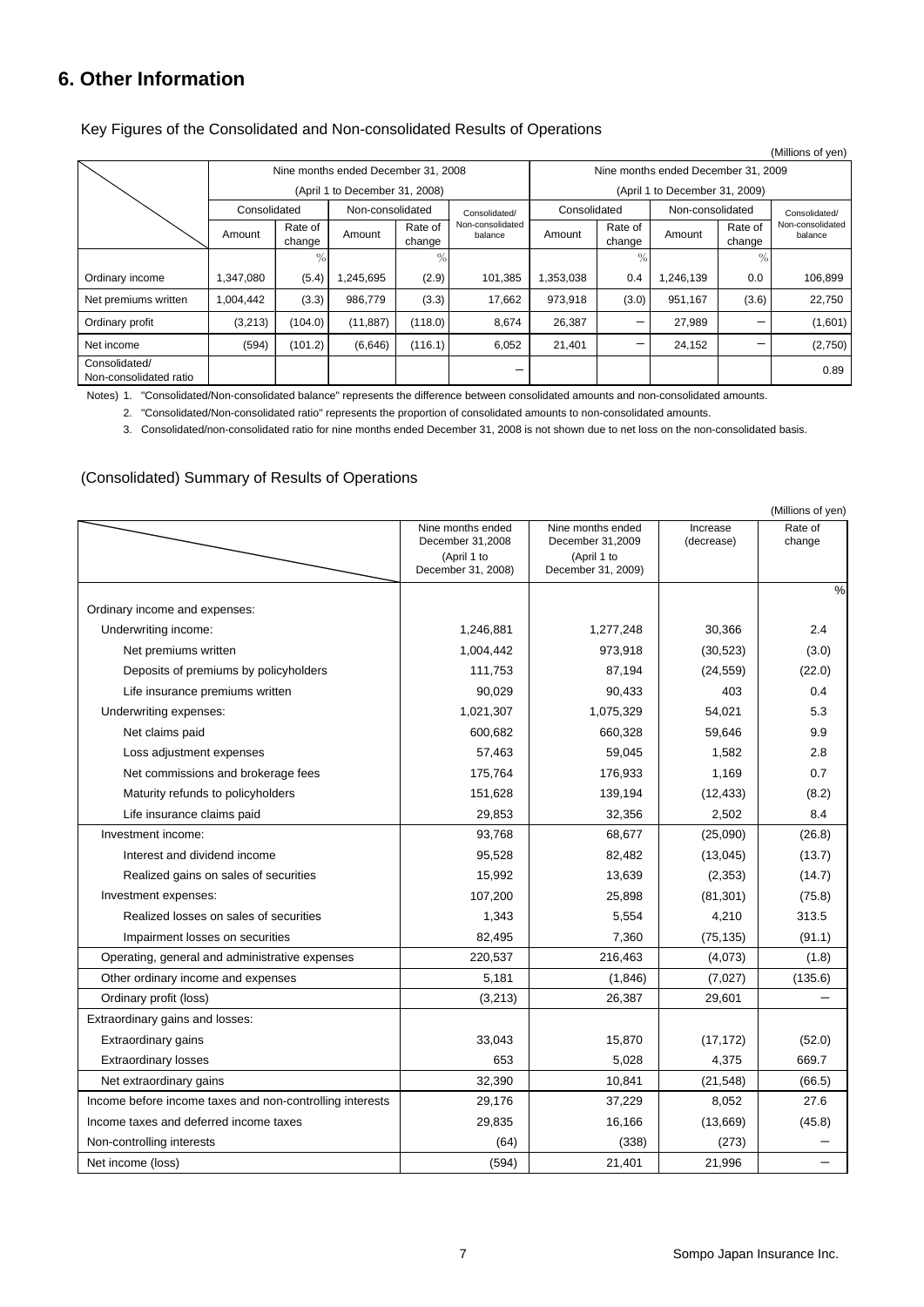# (Consolidated) Premiums Written and Claims Paid by Lines of Business

|  |  | Direct premiums written (including deposits of premiums by policyholders) |  |  |  |
|--|--|---------------------------------------------------------------------------|--|--|--|
|  |  |                                                                           |  |  |  |

|                                           |           |                                     |                   |           |                                     | (Millions of yen) |
|-------------------------------------------|-----------|-------------------------------------|-------------------|-----------|-------------------------------------|-------------------|
|                                           |           | Nine months ended December 31, 2008 |                   |           | Nine months ended December 31, 2009 |                   |
|                                           |           | (April 1 to December 31, 2008)      |                   |           | (April 1 to December 31, 2009)      |                   |
| <b>Business line</b>                      | Amount    | % of total<br>amount                | Rate of<br>change | Amount    | % of total<br>amount                | Rate of<br>change |
|                                           |           | %                                   | %                 |           | %                                   | %                 |
| Fire and allied insurance                 | 173,405   | 14.6                                | 0.6               | 172,105   | 15.3                                | (0.7)             |
| Marine insurance                          | 35,965    | 3.0                                 | 1.2               | 27,842    | 2.5                                 | (22.6)            |
| Personal accident insurance               | 187,650   | 15.8                                | 7.2               | 164,218   | 14.6                                | (12.5)            |
| Voluntary automobile insurance            | 499,724   | 42.2                                | (0.6)             | 491,689   | 43.6                                | (1.6)             |
| Compulsory automobile liability insurance | 148,033   | 12.5                                | (18.9)            | 132,457   | 11.8                                | (10.5)            |
| <b>Others</b>                             | 139,358   | 11.8                                | (0.1)             | 138,198   | 12.3                                | (0.8)             |
| Total                                     | 1,184,136 | 100.0                               | (1.9)             | 1,126,512 | 100.0                               | (4.9)             |
| Deposits of premiums by policyholders     | 111,753   | 9.4                                 | 9.7               | 87,194    | 7.7                                 | (22.0)            |

#### Net premiums written

|                                           |           |                                     |                   |         |                                     | (Millions of yen)              |  |  |
|-------------------------------------------|-----------|-------------------------------------|-------------------|---------|-------------------------------------|--------------------------------|--|--|
|                                           |           | Nine months ended December 31, 2008 |                   |         | Nine months ended December 31, 2009 |                                |  |  |
|                                           |           | (April 1 to December 31, 2008)      |                   |         |                                     | (April 1 to December 31, 2009) |  |  |
| <b>Business line</b>                      | Amount    | % of total<br>amount                | Rate of<br>change | Amount  | % of total<br>amount                | Rate of<br>change              |  |  |
|                                           |           | %                                   | $\%$              |         | %                                   | %                              |  |  |
| Fire and allied insurance                 | 112,524   | 11.2                                | 2.5               | 111,380 | 11.4                                | (1.0)                          |  |  |
| Marine insurance                          | 28,853    | 2.9                                 | (1.2)             | 22,078  | 2.3                                 | (23.5)                         |  |  |
| Personal accident insurance               | 97,771    | 9.7                                 | (1.1)             | 97,865  | 10.0                                | 0.1                            |  |  |
| Voluntary automobile insurance            | 497,938   | 49.6                                | (0.5)             | 491,948 | 50.5                                | (1.2)                          |  |  |
| Compulsory automobile liability insurance | 140.158   | 14.0                                | (18.7)            | 123,293 | 12.7                                | (12.0)                         |  |  |
| <b>Others</b>                             | 127,195   | 12.7                                | (0.5)             | 127.350 | 13.1                                | 0.1                            |  |  |
| Total                                     | 1,004,442 | 100.0                               | (3.3)             | 973,918 | 100.0                               | (3.0)                          |  |  |

#### Net claims paid

|                                           |         |                                     |                   |         |                                     | (Millions of yen) |
|-------------------------------------------|---------|-------------------------------------|-------------------|---------|-------------------------------------|-------------------|
|                                           |         | Nine months ended December 31, 2008 |                   |         | Nine months ended December 31, 2009 |                   |
|                                           |         | (April 1 to December 31, 2008)      |                   |         | (April 1 to December 31, 2009)      |                   |
| <b>Business line</b>                      | Amount  | % of total<br>amount                | Rate of<br>change | Amount  | % of total<br>amount                | Rate of<br>change |
|                                           |         | %                                   | %                 |         | %                                   | %                 |
| Fire and allied insurance                 | 42,961  | 7.2                                 | (4.7)             | 47,959  | 7.3                                 | 11.6              |
| Marine insurance                          | 12,562  | 2.1                                 | (2.1)             | 11,873  | 1.8                                 | (5.5)             |
| Personal accident insurance               | 50.444  | 8.4                                 | 14.9              | 51,366  | 7.8                                 | 1.8               |
| Voluntary automobile insurance            | 305,492 | 50.9                                | 0.5               | 302,708 | 45.8                                | (0.9)             |
| Compulsory automobile liability insurance | 121,983 | 20.3                                | 0.5               | 117,942 | 17.9                                | (3.3)             |
| <b>Others</b>                             | 67,237  | 11.2                                | (6.9)             | 128,477 | 19.5                                | 91.1              |
| Total                                     | 600,682 | 100.0                               | 0.2               | 660,328 | 100.0                               | 9.9               |

Note to the above three tables:

The above figures represent amounts after offsetting internal transactions among consolidated segments.

8 Sompo Japan Insurance Inc.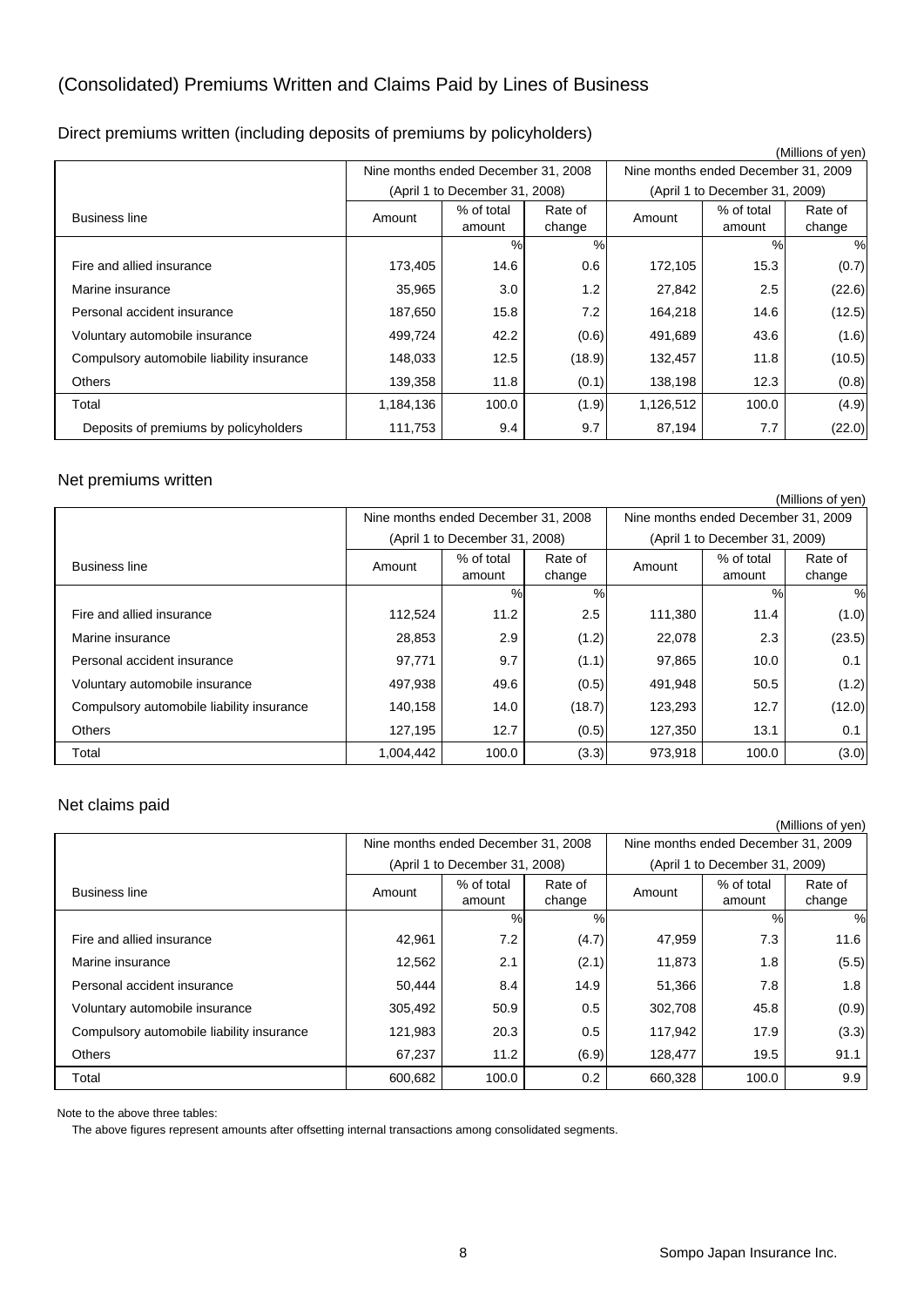# (Consolidated) Life Insurance Business

#### Life insurance premiums

|                         |                                     |                                |        | (Millions of ven)                   |
|-------------------------|-------------------------------------|--------------------------------|--------|-------------------------------------|
|                         | Nine months ended December 31, 2008 |                                |        | Nine months ended December 31, 2009 |
|                         |                                     | (April 1 to December 31, 2008) |        | (April 1 to December 31, 2009)      |
|                         | Amount                              | Rate of change                 | Amount | Rate of change                      |
|                         |                                     | $\%$                           |        | %                                   |
| Life insurance premiums | 90,029                              | (24.3)                         | 90,433 | 0.4                                 |

Note) The above figures represent amounts after offsetting internal transactions among consolidated segments.

#### Total amount of policies in force

|                      |            |                         | (Millions of yen) |  |
|----------------------|------------|-------------------------|-------------------|--|
|                      |            | As of December 31, 2009 |                   |  |
|                      | Amount     | Rate of change          | Amount            |  |
|                      |            | %                       |                   |  |
| Individual insurance | 10,926,460 | 6.6                     | 10,254,286        |  |
| Individual annuities | 80,163     | (1.6)                   | 81,435            |  |
| Group insurance      | 1,847,574  | (9.2)                   | 2,033,965         |  |
| Group annuities      |            |                         |                   |  |

Notes)

1. The above figures represent amounts before offsetting internal transactions among consolidated segments.

 2. Amount of "Individual annuities" represents the sum of annuity fund at the beginning of annuity payment of contracts before the beginning of annuity payment and underwriting reserves for the contracts after the beginning of annuity payment.

#### Total amount of new business

|                      |                                                      |                                     |                                                               |           |                                     | (Millions of yen)             |  |  |
|----------------------|------------------------------------------------------|-------------------------------------|---------------------------------------------------------------|-----------|-------------------------------------|-------------------------------|--|--|
|                      |                                                      | Nine months ended December 31, 2008 |                                                               |           | Nine months ended December 31, 2009 |                               |  |  |
|                      |                                                      | (April 1 to December 31, 2008)      |                                                               |           | (April 1 to December 31, 2009)      |                               |  |  |
|                      | Net increase<br>by new<br>business and<br>conversion | New business                        | Net increase<br>Net increase<br>business and<br>by conversion |           | New business                        | Net increase<br>by conversion |  |  |
| Individual insurance | 1,242,153                                            | 1,242,153                           |                                                               | 1,622,960 | 1,622,960                           |                               |  |  |
| Individual annuities | 1,588                                                | 1,588                               | –                                                             | 1,536     | 1,536                               |                               |  |  |
| Group insurance      | 7,025                                                | 7,025                               | –                                                             | 43,504    | 43,504                              |                               |  |  |
| Group annuities      |                                                      |                                     |                                                               |           |                                     |                               |  |  |

Notes)

1. The above figures represent amounts before offsetting internal transactions among consolidated segments.

 2. Amount of "Net increase by new business and conversion" for "Individual annuities" represents annuity fund at the beginning of annuity payment.

#### Annualized premiums of new business (individual insurance and individual annuities)

(Millions of yen)

|                                        |        | Nine months ended December 31, 2008 |        | Nine months ended December 31, 2009 |
|----------------------------------------|--------|-------------------------------------|--------|-------------------------------------|
|                                        |        | (April 1 to December 31, 2008)      |        | (April 1 to December 31, 2009)      |
|                                        | Amount | Rate of change                      | Amount | Rate of change                      |
|                                        |        | %                                   |        | %                                   |
| Annualized premiums of<br>new business | 16.119 | 19.6                                | 17.967 | 11.5                                |

Note) The above figures represent amounts before offsetting internal transactions among consolidated segments.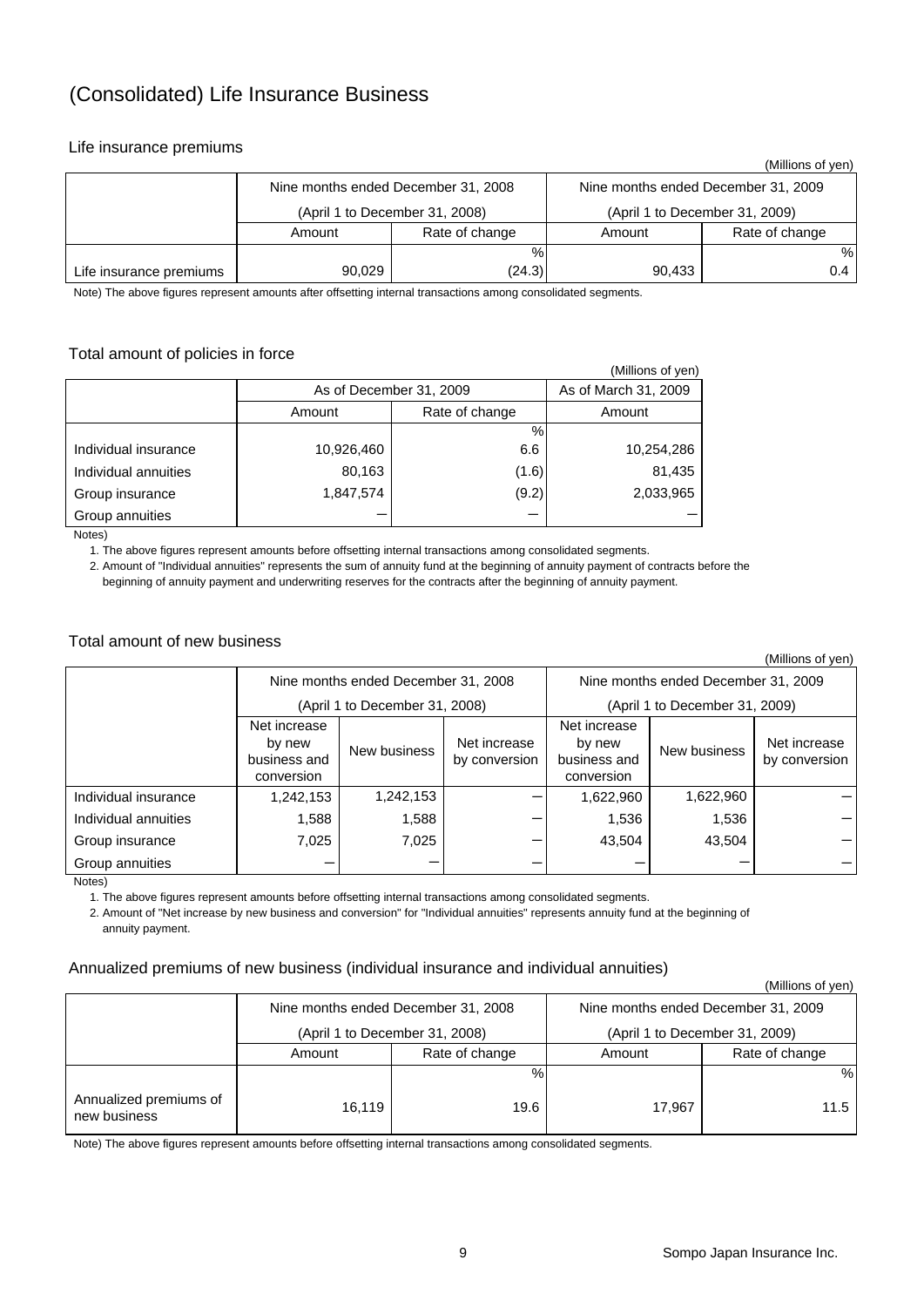# (Consolidated) Securities

### 1. Bonds held to maturity (which have readily determinable fair value)

(Millions of yen)

|                    |                                        | As of December 31, 2009 |                                 | As of March 31, 2009                   |            |                                 |
|--------------------|----------------------------------------|-------------------------|---------------------------------|----------------------------------------|------------|---------------------------------|
|                    | Carrying<br>amount on<br>balance sheet | Fair value              | Unrealized<br>gains<br>(losses) | Carrying<br>amount on<br>balance sheet | Fair value | Unrealized<br>gains<br>(losses) |
| Domestic bonds     | 761,593                                | 784.047                 | 22.453                          | 737.681                                | 755,445    | 17.764                          |
| Foreign securities | 100.774                                | 100.620                 | (153)                           | 96.266                                 | 92.599     | (3,666)                         |
| Total              | 862,367                                | 884,667                 | 22.299                          | 833,948                                | 848,045    | 14,097                          |

### 2. Securities available for sale (which have readily determinable fair value)

|                    |                                                |                         |                                 |           |                                        | (Millions of yen)               |
|--------------------|------------------------------------------------|-------------------------|---------------------------------|-----------|----------------------------------------|---------------------------------|
|                    |                                                | As of December 31, 2009 |                                 |           | As of March 31, 2009                   |                                 |
|                    | Carrying<br>Cost<br>amount on<br>balance sheet |                         | Unrealized<br>qains<br>(losses) | Cost      | Carrying<br>amount on<br>balance sheet | Unrealized<br>gains<br>(losses) |
| Domestic bonds     | 1,605,292                                      | 1,646,939               | 41,646                          | 1,522,020 | 1,548,938                              | 26,917                          |
| Domestic stocks    | 504,231                                        | 1,029,550               | 525,318                         | 532,137   | 871,127                                | 338,990                         |
| Foreign securities | 721,625                                        | 705,061                 | (16, 563)                       | 695,264   | 654,768                                | (40, 495)                       |
| <b>Others</b>      | 76,804                                         | 80,569                  | 3,764                           | 79.708    | 79,991                                 | 282                             |
| Total              | 2,907,953                                      | 3,462,120               | 554,166                         | 2,829,131 | 3,154,825                              | 325,694                         |

Notes)

|    | As of December 31, 2009                                                                                                                                                                                                                                                                                                                                                                                                                                                                                                          |    | As of March 31, 2009                                                                                                                                                                                                                                                                                      |
|----|----------------------------------------------------------------------------------------------------------------------------------------------------------------------------------------------------------------------------------------------------------------------------------------------------------------------------------------------------------------------------------------------------------------------------------------------------------------------------------------------------------------------------------|----|-----------------------------------------------------------------------------------------------------------------------------------------------------------------------------------------------------------------------------------------------------------------------------------------------------------|
|    | Beneficial interests in the loan trusts, which are classified<br>as monetary receivables bought in the quarterly<br>consolidated balance sheet, are included in "Others"<br>above.                                                                                                                                                                                                                                                                                                                                               |    | Beneficial interests in the loan trusts, which are classified<br>as monetary receivables bought in the consolidated<br>balance sheet, are included in "Others" above.                                                                                                                                     |
| 2. | Impairment losses on securities available for sale amount<br>to 7,168 million yen. Of this amount, impairment losses on<br>beneficial interests in the loan trusts, which are classified<br>as other investment expenses in the quarterly consolidated<br>statement of income, amount to 29 million yen.<br>Sompo Japan and its domestic consolidated subsidiaries<br>recognize impairment losses on securities available for<br>sale if fair value is declined by 30% or more of their cost at<br>the end of the third quarter. | 2. | Impairment losses on securities available for sale amount<br>to 71,487 million yen.<br>Sompo Japan and its domestic consolidated subsidiaries<br>recognize impairment losses on securities available for<br>sale if fair value is declined by 30% or more of their cost at<br>the end of the fiscal year. |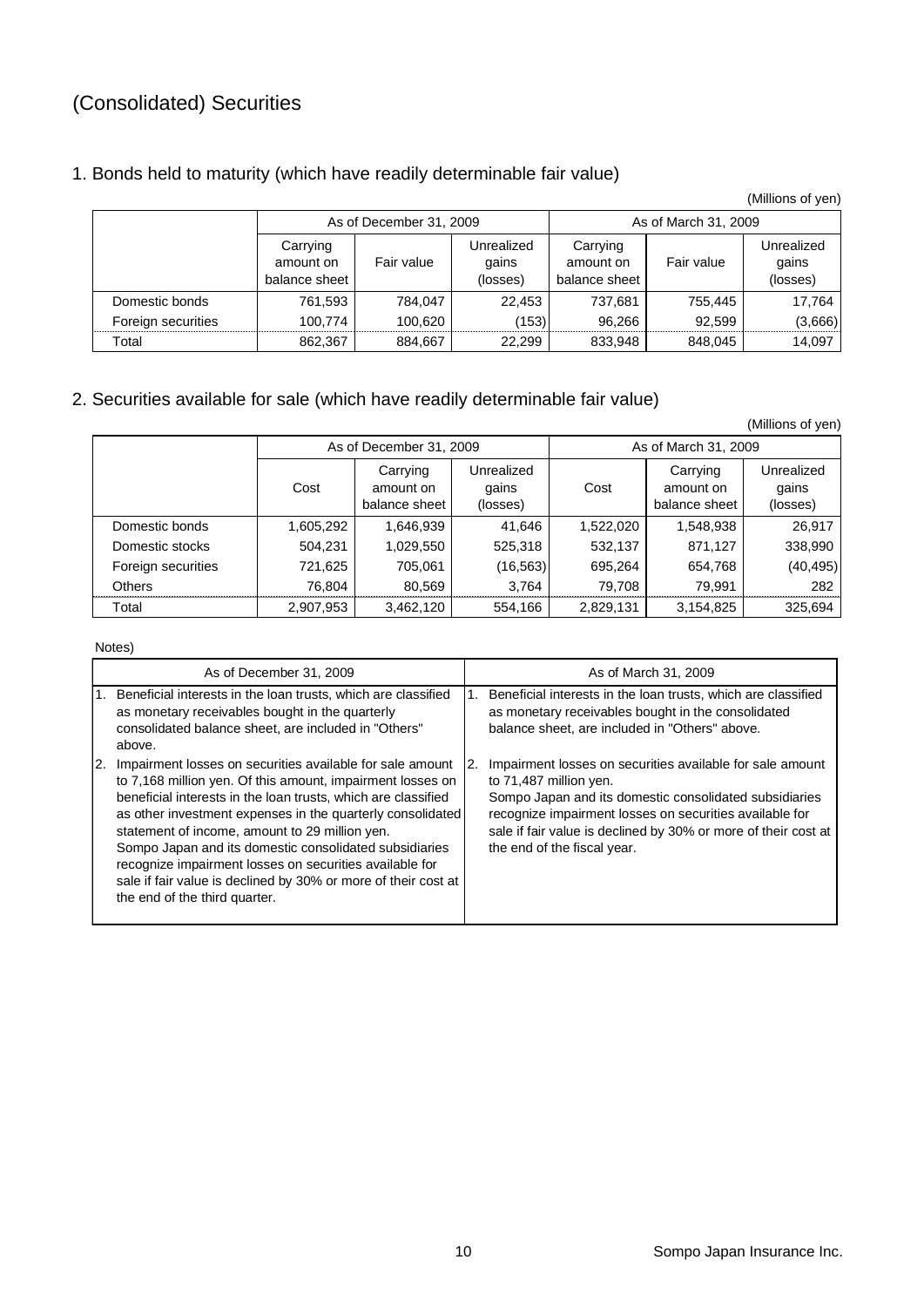# (Consolidated) Derivatives

(Millions of yen)

|             |                           | As of December 31, 2009 |               | As of March 31, 2009            |                    |               |                                 |
|-------------|---------------------------|-------------------------|---------------|---------------------------------|--------------------|---------------|---------------------------------|
| <b>Type</b> | Transaction               | Notional<br>amount      | Fair<br>value | Unrealized<br>qains<br>(losses) | Notional<br>amount | Fair<br>value | Unrealized<br>qains<br>(losses) |
| Currency    | Forward foreign exchange: |                         |               |                                 |                    |               |                                 |
| derivatives | Short                     | 172,408                 | 176,657       | (4, 248)                        | 144,452            | 154,584       | (10, 131)                       |
|             | Long                      | 28,253                  | 29,172        | 919                             | 46,949             | 48,395        | 1,445                           |
| Equity      | Equity index futures:     |                         |               |                                 |                    |               |                                 |
| derivatives | Short                     | 28,504                  | 29,512        | (1,008)                         |                    |               |                                 |
| Others      | Credit derivatives:       |                         |               |                                 |                    |               |                                 |
|             | Long                      | 5,000                   |               |                                 | 5,000              |               |                                 |
|             |                           | 235*                    | 509           | 274                             | 235*               | 785           | 550                             |
|             | Weather derivatives:      |                         |               |                                 |                    |               |                                 |
|             | Short                     | 615                     |               |                                 | 308                |               |                                 |
|             |                           | $16*$                   | 18            | (2)                             | $14*$              | 17            | (3)                             |
|             | Long                      | 217                     |               |                                 | 30                 |               |                                 |
|             |                           | $0^*$                   | 6             | 6                               | _*                 |               |                                 |
|             | Earthquake derivatives:   |                         |               |                                 |                    |               |                                 |
|             | Short                     | 3,450                   |               |                                 | 4,150              |               |                                 |
|             |                           | $101*$                  | 10            | 90                              | $129*$             | 0             | 129                             |
|             | Long                      | 3,096                   |               |                                 | 3,726              |               |                                 |
|             |                           | 307*                    | 138           | (168)                           | 388*               | 238           | (149)                           |
|             | Other forward:            |                         |               |                                 |                    |               |                                 |
|             | Long                      | 294                     | 306           | 11                              | 742                | 765           | 22                              |
| Total       |                           |                         |               | (4, 125)                        |                    |               | (8, 137)                        |

Notes)

1. Derivative transactions to which hedge accounting is applied are excluded.

2. Amounts with an asterisk (\*) represent the amount of the option premiums booked in the quarterly consolidated balance sheet or the consolidated balance sheet as of each balance sheet date.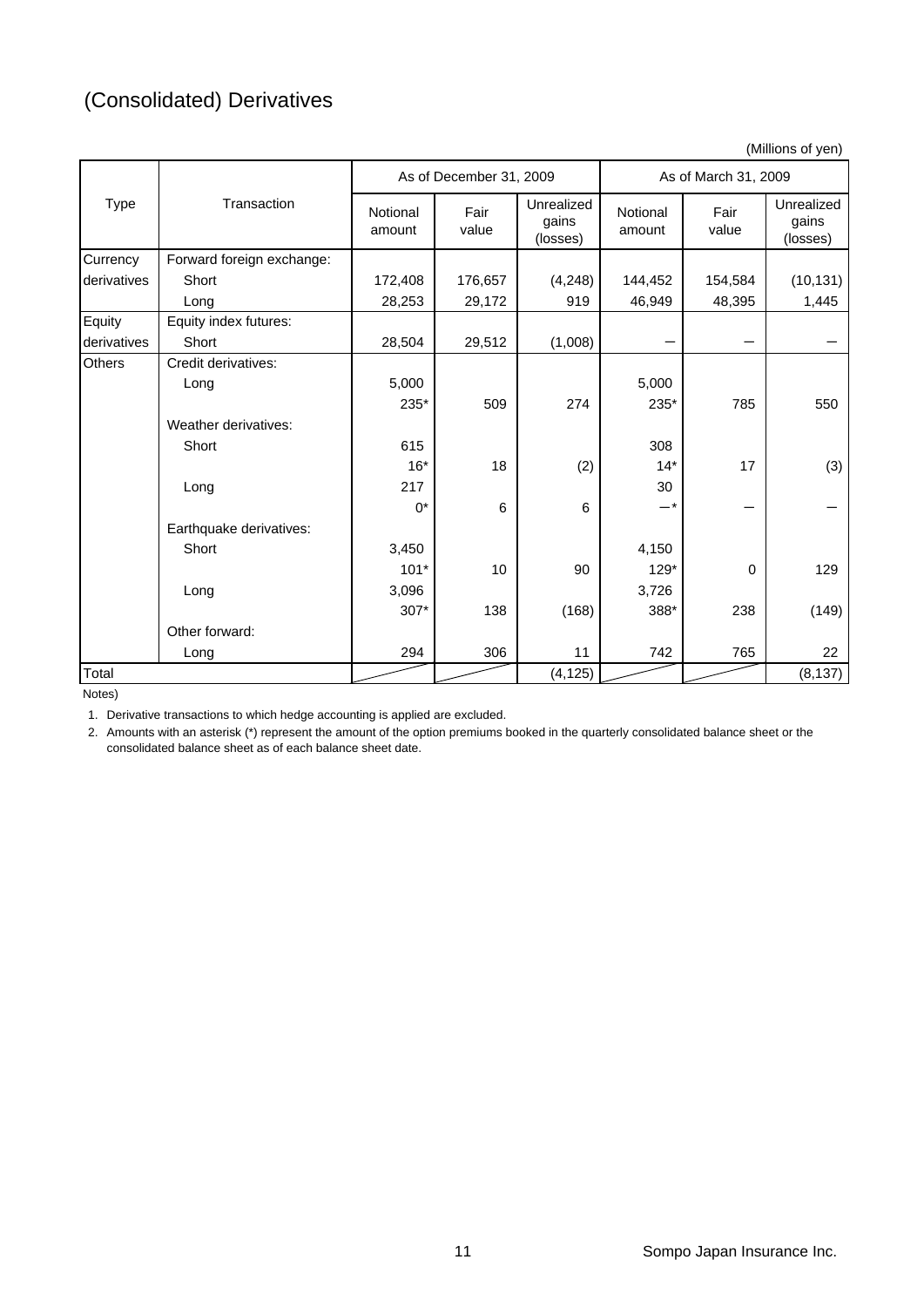### (Non-consolidated) Summary of Results of Operations

| Nine months ended<br>Nine months ended<br>Rate of<br>Increase<br>December 31,2008<br>December 31,2009<br>change<br>(decrease)<br>(April 1 to<br>(April 1 to<br>December 31, 2008)<br>December 31, 2009)<br>$\%$<br>Direct premiums written<br>1,151,312<br>1,089,326<br>(61,986)<br>(5.4)<br>(including deposits of premiums by policyholders)<br>Direct premiums written<br>1,039,558<br>1,002,501<br>(3.6)<br>(37,056)<br>Ordinary income and expenses:<br>Underwriting income:<br>2.3<br>1,164,664<br>1,191,885<br>27,221<br>Net premiums written<br>986,779<br>951,167<br>(35, 611)<br>(3.6)<br>(22.3)<br>Deposits of premiums by policyholders<br>111,753<br>86,824<br>(24, 929)<br>4.4<br>Underwriting expenses:<br>969,337<br>1,011,802<br>42,464<br>592,173<br>647,426<br>9.3<br>Net claims paid<br>55,253<br>2.2<br>56,637<br>57,887<br>Loss adjustment expenses<br>1,249<br>(2.2)<br>Net commissions and brokerage fees<br>163,876<br>160,338<br>(3,537)<br>138,682<br>(8.5)<br>Maturity refunds to policyholders<br>151,628<br>(12, 945)<br>Investment income:<br>76,247<br>49,818<br>(34.7)<br>(26, 429)<br>Interest and dividend income<br>79,060<br>66,092<br>(12, 967)<br>(16.4)<br>Realized gains on sales of securities<br>15,256<br>12,538<br>(2,717)<br>(17.8)<br>Investment expenses:<br>103,996<br>25,018<br>(78, 977)<br>(75.9)<br>378.5<br>Realized losses on sales of securities<br>1,155<br>5,528<br>4,372<br>6,642<br>81,324<br>(74, 681)<br>(91.8)<br>Impairment losses on securities<br>Operating, general and administrative expenses<br>182,519<br>173,990<br>(8,528)<br>(4.7)<br>Operating, general and administrative expenses<br>171,925<br>165,097<br>(4.0)<br>(6, 827)<br>related to underwriting<br>3,054<br>(195.1)<br>Other ordinary income and expenses<br>(2,903)<br>(5,957)<br>Ordinary profit (loss)<br>27,989<br>(11, 887)<br>39,876<br>Underwriting profit<br>20,919<br>13,125<br>(7, 793)<br>(37.3)<br>Extraordinary gains and losses:<br>Extraordinary gains<br>32,888<br>15,857<br>(17,031)<br>(51.8)<br>691.7<br><b>Extraordinary losses</b><br>620<br>4,909<br>4,289<br>Net extraordinary gains<br>32,268<br>10,947<br>(21, 321)<br>(66.1)<br>Income before income taxes<br>20,381<br>38,936<br>18,555<br>91.0<br>Income taxes and deferred income taxes<br>27,028<br>14,784<br>(12, 243)<br>(45.3)<br>Net income (loss)<br>(6,646)<br>30,799<br>24,152<br>Ratios:<br>Net loss ratio<br>65.8 %<br>74.2 %<br>8.4 %<br>34.2<br>0.2<br>34.0<br>Net expense ratio<br>Underwriting result ratio<br>$0.2\,$<br>(8.4)<br>(8.6) |  |  | (Millions of yen) |
|--------------------------------------------------------------------------------------------------------------------------------------------------------------------------------------------------------------------------------------------------------------------------------------------------------------------------------------------------------------------------------------------------------------------------------------------------------------------------------------------------------------------------------------------------------------------------------------------------------------------------------------------------------------------------------------------------------------------------------------------------------------------------------------------------------------------------------------------------------------------------------------------------------------------------------------------------------------------------------------------------------------------------------------------------------------------------------------------------------------------------------------------------------------------------------------------------------------------------------------------------------------------------------------------------------------------------------------------------------------------------------------------------------------------------------------------------------------------------------------------------------------------------------------------------------------------------------------------------------------------------------------------------------------------------------------------------------------------------------------------------------------------------------------------------------------------------------------------------------------------------------------------------------------------------------------------------------------------------------------------------------------------------------------------------------------------------------------------------------------------------------------------------------------------------------------------------------------------------------------------------------------------------------------------------------------------------------------------------------------------------------------------------------------------------------------------------------------------------------------------------------------------------------------------------------------------------|--|--|-------------------|
|                                                                                                                                                                                                                                                                                                                                                                                                                                                                                                                                                                                                                                                                                                                                                                                                                                                                                                                                                                                                                                                                                                                                                                                                                                                                                                                                                                                                                                                                                                                                                                                                                                                                                                                                                                                                                                                                                                                                                                                                                                                                                                                                                                                                                                                                                                                                                                                                                                                                                                                                                                          |  |  |                   |
|                                                                                                                                                                                                                                                                                                                                                                                                                                                                                                                                                                                                                                                                                                                                                                                                                                                                                                                                                                                                                                                                                                                                                                                                                                                                                                                                                                                                                                                                                                                                                                                                                                                                                                                                                                                                                                                                                                                                                                                                                                                                                                                                                                                                                                                                                                                                                                                                                                                                                                                                                                          |  |  |                   |
|                                                                                                                                                                                                                                                                                                                                                                                                                                                                                                                                                                                                                                                                                                                                                                                                                                                                                                                                                                                                                                                                                                                                                                                                                                                                                                                                                                                                                                                                                                                                                                                                                                                                                                                                                                                                                                                                                                                                                                                                                                                                                                                                                                                                                                                                                                                                                                                                                                                                                                                                                                          |  |  |                   |
|                                                                                                                                                                                                                                                                                                                                                                                                                                                                                                                                                                                                                                                                                                                                                                                                                                                                                                                                                                                                                                                                                                                                                                                                                                                                                                                                                                                                                                                                                                                                                                                                                                                                                                                                                                                                                                                                                                                                                                                                                                                                                                                                                                                                                                                                                                                                                                                                                                                                                                                                                                          |  |  |                   |
|                                                                                                                                                                                                                                                                                                                                                                                                                                                                                                                                                                                                                                                                                                                                                                                                                                                                                                                                                                                                                                                                                                                                                                                                                                                                                                                                                                                                                                                                                                                                                                                                                                                                                                                                                                                                                                                                                                                                                                                                                                                                                                                                                                                                                                                                                                                                                                                                                                                                                                                                                                          |  |  |                   |
|                                                                                                                                                                                                                                                                                                                                                                                                                                                                                                                                                                                                                                                                                                                                                                                                                                                                                                                                                                                                                                                                                                                                                                                                                                                                                                                                                                                                                                                                                                                                                                                                                                                                                                                                                                                                                                                                                                                                                                                                                                                                                                                                                                                                                                                                                                                                                                                                                                                                                                                                                                          |  |  |                   |
|                                                                                                                                                                                                                                                                                                                                                                                                                                                                                                                                                                                                                                                                                                                                                                                                                                                                                                                                                                                                                                                                                                                                                                                                                                                                                                                                                                                                                                                                                                                                                                                                                                                                                                                                                                                                                                                                                                                                                                                                                                                                                                                                                                                                                                                                                                                                                                                                                                                                                                                                                                          |  |  |                   |
|                                                                                                                                                                                                                                                                                                                                                                                                                                                                                                                                                                                                                                                                                                                                                                                                                                                                                                                                                                                                                                                                                                                                                                                                                                                                                                                                                                                                                                                                                                                                                                                                                                                                                                                                                                                                                                                                                                                                                                                                                                                                                                                                                                                                                                                                                                                                                                                                                                                                                                                                                                          |  |  |                   |
|                                                                                                                                                                                                                                                                                                                                                                                                                                                                                                                                                                                                                                                                                                                                                                                                                                                                                                                                                                                                                                                                                                                                                                                                                                                                                                                                                                                                                                                                                                                                                                                                                                                                                                                                                                                                                                                                                                                                                                                                                                                                                                                                                                                                                                                                                                                                                                                                                                                                                                                                                                          |  |  |                   |
|                                                                                                                                                                                                                                                                                                                                                                                                                                                                                                                                                                                                                                                                                                                                                                                                                                                                                                                                                                                                                                                                                                                                                                                                                                                                                                                                                                                                                                                                                                                                                                                                                                                                                                                                                                                                                                                                                                                                                                                                                                                                                                                                                                                                                                                                                                                                                                                                                                                                                                                                                                          |  |  |                   |
|                                                                                                                                                                                                                                                                                                                                                                                                                                                                                                                                                                                                                                                                                                                                                                                                                                                                                                                                                                                                                                                                                                                                                                                                                                                                                                                                                                                                                                                                                                                                                                                                                                                                                                                                                                                                                                                                                                                                                                                                                                                                                                                                                                                                                                                                                                                                                                                                                                                                                                                                                                          |  |  |                   |
|                                                                                                                                                                                                                                                                                                                                                                                                                                                                                                                                                                                                                                                                                                                                                                                                                                                                                                                                                                                                                                                                                                                                                                                                                                                                                                                                                                                                                                                                                                                                                                                                                                                                                                                                                                                                                                                                                                                                                                                                                                                                                                                                                                                                                                                                                                                                                                                                                                                                                                                                                                          |  |  |                   |
|                                                                                                                                                                                                                                                                                                                                                                                                                                                                                                                                                                                                                                                                                                                                                                                                                                                                                                                                                                                                                                                                                                                                                                                                                                                                                                                                                                                                                                                                                                                                                                                                                                                                                                                                                                                                                                                                                                                                                                                                                                                                                                                                                                                                                                                                                                                                                                                                                                                                                                                                                                          |  |  |                   |
|                                                                                                                                                                                                                                                                                                                                                                                                                                                                                                                                                                                                                                                                                                                                                                                                                                                                                                                                                                                                                                                                                                                                                                                                                                                                                                                                                                                                                                                                                                                                                                                                                                                                                                                                                                                                                                                                                                                                                                                                                                                                                                                                                                                                                                                                                                                                                                                                                                                                                                                                                                          |  |  |                   |
|                                                                                                                                                                                                                                                                                                                                                                                                                                                                                                                                                                                                                                                                                                                                                                                                                                                                                                                                                                                                                                                                                                                                                                                                                                                                                                                                                                                                                                                                                                                                                                                                                                                                                                                                                                                                                                                                                                                                                                                                                                                                                                                                                                                                                                                                                                                                                                                                                                                                                                                                                                          |  |  |                   |
|                                                                                                                                                                                                                                                                                                                                                                                                                                                                                                                                                                                                                                                                                                                                                                                                                                                                                                                                                                                                                                                                                                                                                                                                                                                                                                                                                                                                                                                                                                                                                                                                                                                                                                                                                                                                                                                                                                                                                                                                                                                                                                                                                                                                                                                                                                                                                                                                                                                                                                                                                                          |  |  |                   |
|                                                                                                                                                                                                                                                                                                                                                                                                                                                                                                                                                                                                                                                                                                                                                                                                                                                                                                                                                                                                                                                                                                                                                                                                                                                                                                                                                                                                                                                                                                                                                                                                                                                                                                                                                                                                                                                                                                                                                                                                                                                                                                                                                                                                                                                                                                                                                                                                                                                                                                                                                                          |  |  |                   |
|                                                                                                                                                                                                                                                                                                                                                                                                                                                                                                                                                                                                                                                                                                                                                                                                                                                                                                                                                                                                                                                                                                                                                                                                                                                                                                                                                                                                                                                                                                                                                                                                                                                                                                                                                                                                                                                                                                                                                                                                                                                                                                                                                                                                                                                                                                                                                                                                                                                                                                                                                                          |  |  |                   |
|                                                                                                                                                                                                                                                                                                                                                                                                                                                                                                                                                                                                                                                                                                                                                                                                                                                                                                                                                                                                                                                                                                                                                                                                                                                                                                                                                                                                                                                                                                                                                                                                                                                                                                                                                                                                                                                                                                                                                                                                                                                                                                                                                                                                                                                                                                                                                                                                                                                                                                                                                                          |  |  |                   |
|                                                                                                                                                                                                                                                                                                                                                                                                                                                                                                                                                                                                                                                                                                                                                                                                                                                                                                                                                                                                                                                                                                                                                                                                                                                                                                                                                                                                                                                                                                                                                                                                                                                                                                                                                                                                                                                                                                                                                                                                                                                                                                                                                                                                                                                                                                                                                                                                                                                                                                                                                                          |  |  |                   |
|                                                                                                                                                                                                                                                                                                                                                                                                                                                                                                                                                                                                                                                                                                                                                                                                                                                                                                                                                                                                                                                                                                                                                                                                                                                                                                                                                                                                                                                                                                                                                                                                                                                                                                                                                                                                                                                                                                                                                                                                                                                                                                                                                                                                                                                                                                                                                                                                                                                                                                                                                                          |  |  |                   |
|                                                                                                                                                                                                                                                                                                                                                                                                                                                                                                                                                                                                                                                                                                                                                                                                                                                                                                                                                                                                                                                                                                                                                                                                                                                                                                                                                                                                                                                                                                                                                                                                                                                                                                                                                                                                                                                                                                                                                                                                                                                                                                                                                                                                                                                                                                                                                                                                                                                                                                                                                                          |  |  |                   |
|                                                                                                                                                                                                                                                                                                                                                                                                                                                                                                                                                                                                                                                                                                                                                                                                                                                                                                                                                                                                                                                                                                                                                                                                                                                                                                                                                                                                                                                                                                                                                                                                                                                                                                                                                                                                                                                                                                                                                                                                                                                                                                                                                                                                                                                                                                                                                                                                                                                                                                                                                                          |  |  |                   |
|                                                                                                                                                                                                                                                                                                                                                                                                                                                                                                                                                                                                                                                                                                                                                                                                                                                                                                                                                                                                                                                                                                                                                                                                                                                                                                                                                                                                                                                                                                                                                                                                                                                                                                                                                                                                                                                                                                                                                                                                                                                                                                                                                                                                                                                                                                                                                                                                                                                                                                                                                                          |  |  |                   |
|                                                                                                                                                                                                                                                                                                                                                                                                                                                                                                                                                                                                                                                                                                                                                                                                                                                                                                                                                                                                                                                                                                                                                                                                                                                                                                                                                                                                                                                                                                                                                                                                                                                                                                                                                                                                                                                                                                                                                                                                                                                                                                                                                                                                                                                                                                                                                                                                                                                                                                                                                                          |  |  |                   |
|                                                                                                                                                                                                                                                                                                                                                                                                                                                                                                                                                                                                                                                                                                                                                                                                                                                                                                                                                                                                                                                                                                                                                                                                                                                                                                                                                                                                                                                                                                                                                                                                                                                                                                                                                                                                                                                                                                                                                                                                                                                                                                                                                                                                                                                                                                                                                                                                                                                                                                                                                                          |  |  |                   |
|                                                                                                                                                                                                                                                                                                                                                                                                                                                                                                                                                                                                                                                                                                                                                                                                                                                                                                                                                                                                                                                                                                                                                                                                                                                                                                                                                                                                                                                                                                                                                                                                                                                                                                                                                                                                                                                                                                                                                                                                                                                                                                                                                                                                                                                                                                                                                                                                                                                                                                                                                                          |  |  |                   |
|                                                                                                                                                                                                                                                                                                                                                                                                                                                                                                                                                                                                                                                                                                                                                                                                                                                                                                                                                                                                                                                                                                                                                                                                                                                                                                                                                                                                                                                                                                                                                                                                                                                                                                                                                                                                                                                                                                                                                                                                                                                                                                                                                                                                                                                                                                                                                                                                                                                                                                                                                                          |  |  |                   |
|                                                                                                                                                                                                                                                                                                                                                                                                                                                                                                                                                                                                                                                                                                                                                                                                                                                                                                                                                                                                                                                                                                                                                                                                                                                                                                                                                                                                                                                                                                                                                                                                                                                                                                                                                                                                                                                                                                                                                                                                                                                                                                                                                                                                                                                                                                                                                                                                                                                                                                                                                                          |  |  |                   |
|                                                                                                                                                                                                                                                                                                                                                                                                                                                                                                                                                                                                                                                                                                                                                                                                                                                                                                                                                                                                                                                                                                                                                                                                                                                                                                                                                                                                                                                                                                                                                                                                                                                                                                                                                                                                                                                                                                                                                                                                                                                                                                                                                                                                                                                                                                                                                                                                                                                                                                                                                                          |  |  |                   |
|                                                                                                                                                                                                                                                                                                                                                                                                                                                                                                                                                                                                                                                                                                                                                                                                                                                                                                                                                                                                                                                                                                                                                                                                                                                                                                                                                                                                                                                                                                                                                                                                                                                                                                                                                                                                                                                                                                                                                                                                                                                                                                                                                                                                                                                                                                                                                                                                                                                                                                                                                                          |  |  |                   |
|                                                                                                                                                                                                                                                                                                                                                                                                                                                                                                                                                                                                                                                                                                                                                                                                                                                                                                                                                                                                                                                                                                                                                                                                                                                                                                                                                                                                                                                                                                                                                                                                                                                                                                                                                                                                                                                                                                                                                                                                                                                                                                                                                                                                                                                                                                                                                                                                                                                                                                                                                                          |  |  |                   |
|                                                                                                                                                                                                                                                                                                                                                                                                                                                                                                                                                                                                                                                                                                                                                                                                                                                                                                                                                                                                                                                                                                                                                                                                                                                                                                                                                                                                                                                                                                                                                                                                                                                                                                                                                                                                                                                                                                                                                                                                                                                                                                                                                                                                                                                                                                                                                                                                                                                                                                                                                                          |  |  |                   |
|                                                                                                                                                                                                                                                                                                                                                                                                                                                                                                                                                                                                                                                                                                                                                                                                                                                                                                                                                                                                                                                                                                                                                                                                                                                                                                                                                                                                                                                                                                                                                                                                                                                                                                                                                                                                                                                                                                                                                                                                                                                                                                                                                                                                                                                                                                                                                                                                                                                                                                                                                                          |  |  |                   |
|                                                                                                                                                                                                                                                                                                                                                                                                                                                                                                                                                                                                                                                                                                                                                                                                                                                                                                                                                                                                                                                                                                                                                                                                                                                                                                                                                                                                                                                                                                                                                                                                                                                                                                                                                                                                                                                                                                                                                                                                                                                                                                                                                                                                                                                                                                                                                                                                                                                                                                                                                                          |  |  |                   |
|                                                                                                                                                                                                                                                                                                                                                                                                                                                                                                                                                                                                                                                                                                                                                                                                                                                                                                                                                                                                                                                                                                                                                                                                                                                                                                                                                                                                                                                                                                                                                                                                                                                                                                                                                                                                                                                                                                                                                                                                                                                                                                                                                                                                                                                                                                                                                                                                                                                                                                                                                                          |  |  |                   |
|                                                                                                                                                                                                                                                                                                                                                                                                                                                                                                                                                                                                                                                                                                                                                                                                                                                                                                                                                                                                                                                                                                                                                                                                                                                                                                                                                                                                                                                                                                                                                                                                                                                                                                                                                                                                                                                                                                                                                                                                                                                                                                                                                                                                                                                                                                                                                                                                                                                                                                                                                                          |  |  |                   |
|                                                                                                                                                                                                                                                                                                                                                                                                                                                                                                                                                                                                                                                                                                                                                                                                                                                                                                                                                                                                                                                                                                                                                                                                                                                                                                                                                                                                                                                                                                                                                                                                                                                                                                                                                                                                                                                                                                                                                                                                                                                                                                                                                                                                                                                                                                                                                                                                                                                                                                                                                                          |  |  |                   |
|                                                                                                                                                                                                                                                                                                                                                                                                                                                                                                                                                                                                                                                                                                                                                                                                                                                                                                                                                                                                                                                                                                                                                                                                                                                                                                                                                                                                                                                                                                                                                                                                                                                                                                                                                                                                                                                                                                                                                                                                                                                                                                                                                                                                                                                                                                                                                                                                                                                                                                                                                                          |  |  |                   |

Notes)

1. Underwriting profit = Underwriting income - (Underwriting expenses + Operating, general and administrative expenses related to underwriting) ± Other income and expenses

\*Other income and expenses include, but not limited to, income tax expenses for compulsory automobile liability insurance.

2. Net loss ratio = (Net claims paid + Loss adjustment expenses) / Net premiums written × 100

3. Net expense ratio = (Net commissions and brokerage fees + Operating, general and administrative expenses related to underwriting) / Net premiums written × 100

4. Underwriting result ratio = (Net premiums written - Net claims paid - Loss adjustment expenses - Operating expenses) / Net premiums written × 100 \*Operating expenses = Net commissions and brokerage fees + Operating, general and administrative expenses related to underwriting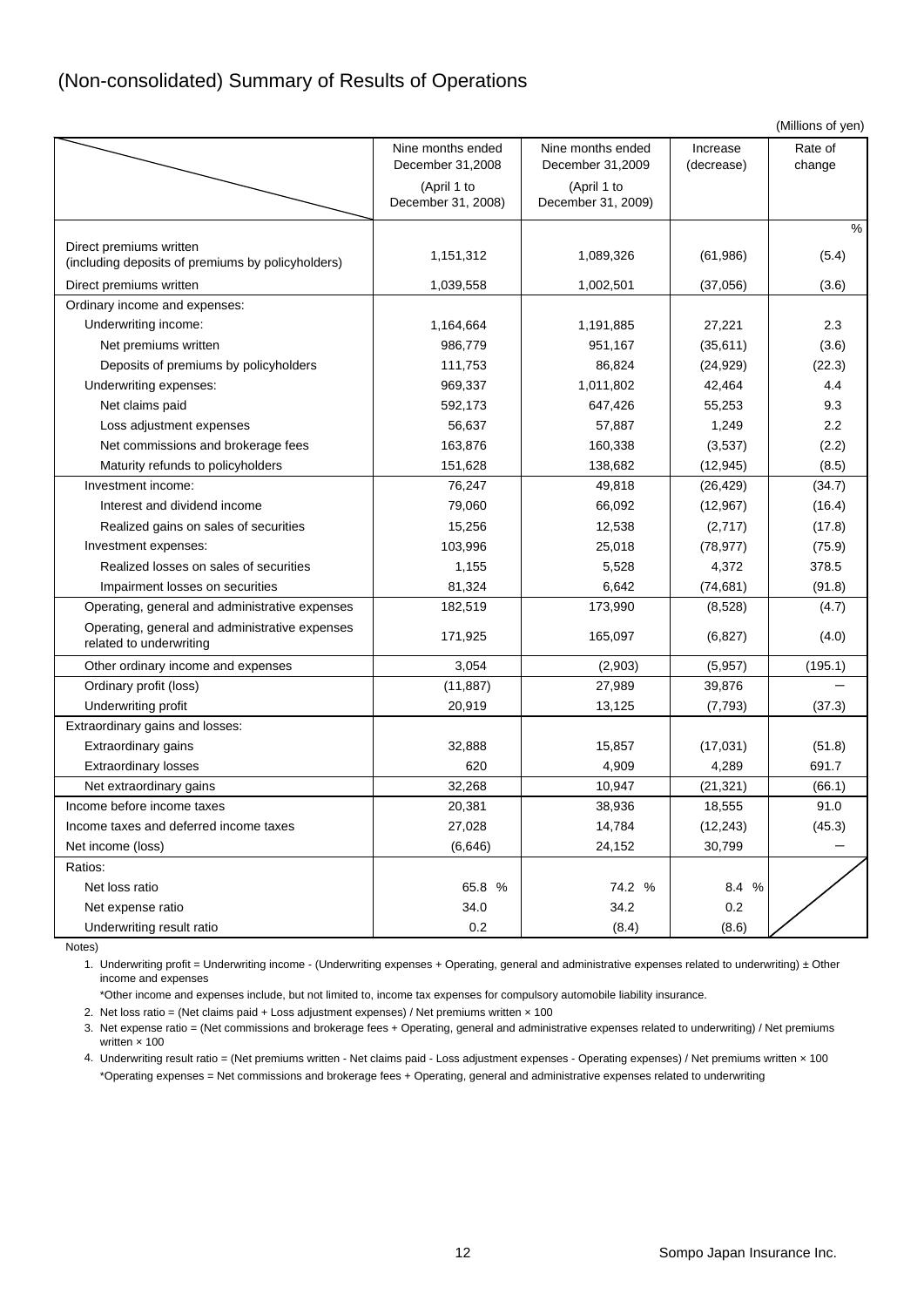# (Non-consolidated) Premiums Written and Claims Paid by Lines of Business

|  |  |  | Direct premiums written (excluding deposits of premiums by policyholders) |  |  |
|--|--|--|---------------------------------------------------------------------------|--|--|
|  |  |  |                                                                           |  |  |

| (Millions of yen)                         |                                     |                                |                   |                                     |                      |                   |  |
|-------------------------------------------|-------------------------------------|--------------------------------|-------------------|-------------------------------------|----------------------|-------------------|--|
|                                           | Nine months ended December 31, 2008 |                                |                   | Nine months ended December 31, 2009 |                      |                   |  |
|                                           |                                     | (April 1 to December 31, 2008) |                   | (April 1 to December 31, 2009)      |                      |                   |  |
| <b>Business line</b>                      | Amount                              | % of total<br>amount           | Rate of<br>change | Amount                              | % of total<br>amount | Rate of<br>change |  |
|                                           |                                     | %                              | %                 |                                     | %                    | $\%$              |  |
| Fire and allied insurance                 | 138,419                             | 13.3                           | 3.1               | 137,276                             | 13.7                 | (0.8)             |  |
| Marine insurance                          | 28,513                              | 2.7                            | 4.6               | 21,570                              | 2.2                  | (24.3)            |  |
| Personal accident insurance               | 98,688                              | 9.5                            | (1.1)             | 97,573                              | 9.7                  | (1.1)             |  |
| Voluntary automobile insurance            | 495,575                             | 47.7                           | (0.5)             | 482,910                             | 48.2                 | (2.6)             |  |
| Compulsory automobile liability insurance | 148,033                             | 14.2                           | (18.9)            | 132,319                             | 13.2                 | (10.6)            |  |
| <b>Others</b>                             | 130,328                             | 12.5                           | 0.8               | 130,852                             | 13.1                 | 0.4               |  |
| Total                                     | 1,039,558                           | 100.0                          | (2.9)             | 1,002,501                           | 100.0                | (3.6)             |  |
| Deposits of premiums by policyholders     | 111,753                             |                                | 9.7               | 86,824                              |                      | (22.3)            |  |

#### Net premiums written

|                                           |                                     |            |         |                                     |            | (Millions of yen) |  |
|-------------------------------------------|-------------------------------------|------------|---------|-------------------------------------|------------|-------------------|--|
|                                           | Nine months ended December 31, 2008 |            |         | Nine months ended December 31, 2009 |            |                   |  |
|                                           | (April 1 to December 31, 2008)      |            |         | (April 1 to December 31, 2009)      |            |                   |  |
| <b>Business line</b>                      | Amount                              | % of total | Rate of | Amount                              | % of total | Rate of           |  |
|                                           |                                     | amount     | change  |                                     | amount     | change            |  |
|                                           |                                     | $\%$       | %       |                                     | %          | $\frac{0}{0}$     |  |
| Fire and allied insurance                 | 108,896                             | 11.0       | 2.3     | 107,253                             | 11.3       | (1.5)             |  |
| Marine insurance                          | 24,013                              | 2.4        | (0.1)   | 17,924                              | 1.9        | (25.4)            |  |
| Personal accident insurance               | 97,532                              | 9.9        | (1.3)   | 96,435                              | 10.1       | (1.1)             |  |
| Voluntary automobile insurance            | 493,976                             | 50.1       | (0.5)   | 483,336                             | 50.8       | (2.2)             |  |
| Compulsory automobile liability insurance | 140,158                             | 14.2       | (18.7)  | 123,076                             | 12.9       | (12.2)            |  |
| <b>Others</b>                             | 122,201                             | 12.4       | (0.3)   | 123,141                             | 12.9       | 0.8               |  |
| Total                                     | 986,779                             | 100.0      | (3.3)   | 951,167                             | 100.0      | (3.6)             |  |

#### Net claims paid

|                                           |                                     |                                |                |                                     |                   | (Millions of yen) |
|-------------------------------------------|-------------------------------------|--------------------------------|----------------|-------------------------------------|-------------------|-------------------|
|                                           | Nine months ended December 31, 2008 |                                |                | Nine months ended December 31, 2009 |                   |                   |
|                                           |                                     | (April 1 to December 31, 2008) |                | (April 1 to December 31, 2009)      |                   |                   |
| <b>Business line</b>                      | Amount                              | Rate of<br>change              | Net loss ratio | Amount                              | Rate of<br>change | Net loss ratio    |
|                                           |                                     | %                              | %              |                                     | $\%$              | %                 |
| Fire and allied insurance                 | 41,642                              | (5.7)                          | 39.7           | 46,329                              | 11.3              | 44.7              |
| Marine insurance                          | 10,786                              | 1.0                            | 48.2           | 10,031                              | (7.0)             | 60.6              |
| Personal accident insurance               | 50,338                              | 14.9                           | 56.2           | 50,541                              | 0.4               | 57.6              |
| Voluntary automobile insurance            | 302,872                             | 0.6                            | 68.5           | 296,905                             | (2.0)             | 68.7              |
| Compulsory automobile liability insurance | 121,983                             | 0.5                            | 93.9           | 117.742                             | (3.5)             | 104.0             |
| <b>Others</b>                             | 64,550                              | (6.0)                          | 56.4           | 125.875                             | 95.0              | 106.3             |
| Total                                     | 592,173                             | 0.4                            | 65.8           | 647,426                             | 9.3               | 74.2              |

Note) Net loss ratio = (Net claims paid + Loss adjustment expenses) / Net premiums written × 100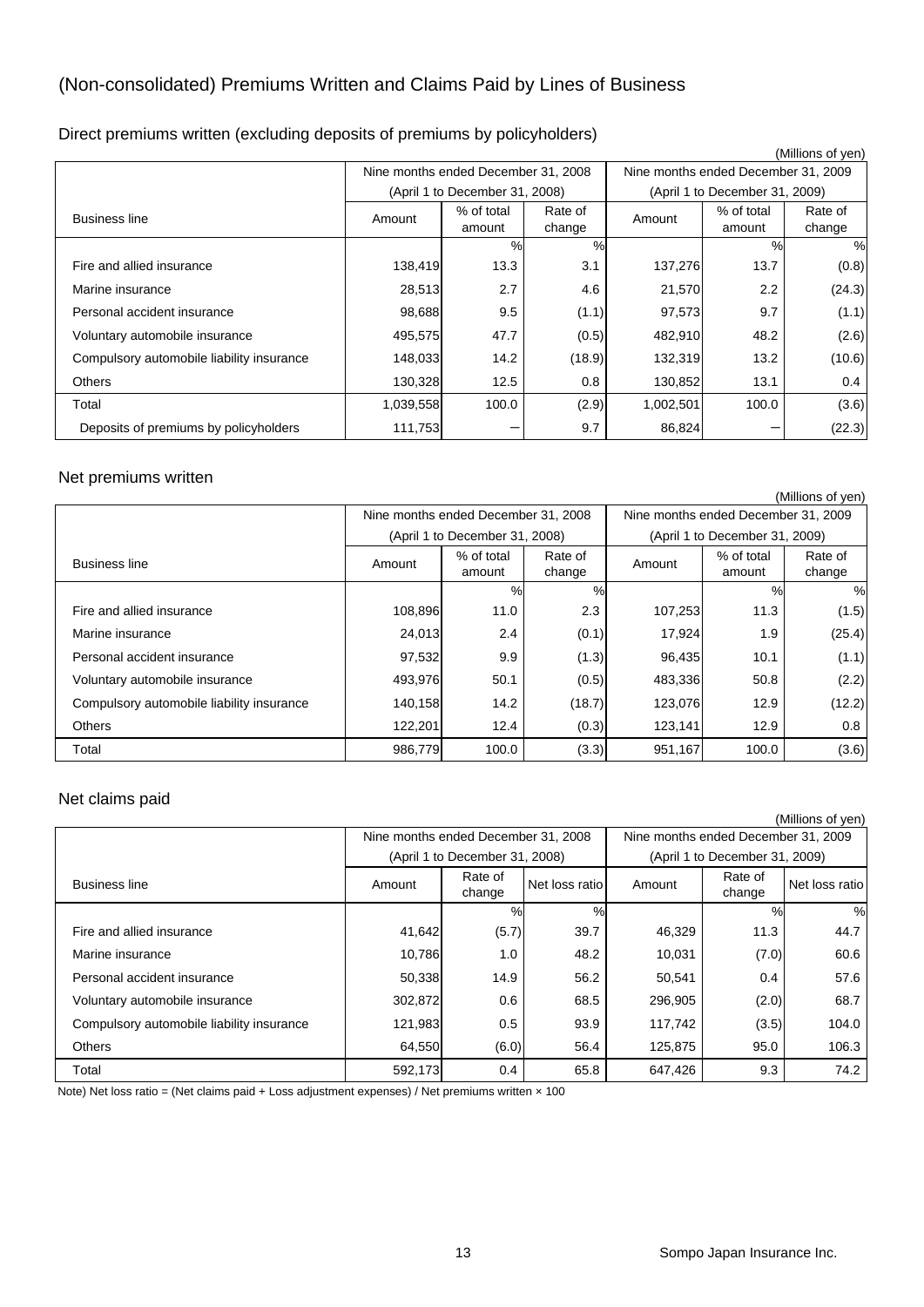#### 【Reference】

(Non-consolidated) Solvency Margin Ratio

|     |                                                                                                                             |                         | (Millions of yen)    |
|-----|-----------------------------------------------------------------------------------------------------------------------------|-------------------------|----------------------|
|     |                                                                                                                             | As of December 31, 2009 | As of March 31, 2009 |
| (A) | <b>Total Solvency Margin</b>                                                                                                | 1,626,474               | 1,264,786            |
|     | Capital and funds, etc.                                                                                                     | 415,583                 | 391,013              |
|     | Reserve for price fluctuation                                                                                               | 10,074                  | 5,779                |
|     | Contingency reserve                                                                                                         | 611                     | 611                  |
|     | Catastrophic loss reserve                                                                                                   | 452,012                 | 446,019              |
|     | General allowance for possible loan losses                                                                                  | 1,187                   | 899                  |
|     | Unrealized gains on securities<br>(before tax effect deductions)                                                            | 491,517                 | 285,244              |
|     | Net unrealized gains/losses on real estate                                                                                  | 52,384                  | 63,450               |
|     | Excess amount of reserve for maturity refunds                                                                               |                         |                      |
|     | Subordinated debt, etc.                                                                                                     | 128,000                 |                      |
|     | Deductions                                                                                                                  | 91,768                  | 81,480               |
|     | Others                                                                                                                      | 166,872                 | 153,248              |
| (B) | <b>Total Risks</b><br>$\sqrt{(R_1+R_2)^2+(R_3+R_4)^2+R_5+R_6}$                                                              | 409,468                 | 404,892              |
|     | Underwriting risk $(R_1)$                                                                                                   | 86,165                  | 86,313               |
|     | Underwriting risk for third-sector insurance<br>products including accident, sickness and<br>nursing-care insurance $(R, )$ |                         |                      |
|     | Guaranteed interest rate risk $(R_3)$                                                                                       | 5,545                   | 5,572                |
|     | Investment risk $(R_4)$                                                                                                     | 172,152                 | 161,758              |
|     | Business management risk $(R_s)$                                                                                            | 9,330                   | 13,696               |
|     | Major catastrophe risk $(R_{\epsilon})$                                                                                     | 202,650                 | 202,915              |
| (C) | Solvency Margin Ratio<br>$[(A) / {(B) \times 1/2}] \times 100$                                                              | 794.4%                  | 624.7%               |

#### Note)

The above figures are calculated based on Articles 86 and 87 of the Ordinance for Enforcement of the Insurance Business Law and the provisions of Notification No. 50 of the Ministry of Finance (1996). The figures as of December 31, 2009 are partly calculated on the simplified method, for example, some bases for the major catastrophe risk calculation are deemed same as the figures as of September 30, 2009.

< Solvency Margin Ratio >

• In addition to reserves to cover claims payments and payments for maturity refunds of saving type insurance policies, etc., it is necessary for insurance companies to maintain sufficient solvency in order to cover against risks which may exceed their normal estimates, i.e. the occurrence of major catastrophes, a big decline in value of assets held by insurance companies, etc.

• Solvency margin ratio (C) above, which is calculated in accordance with the Insurance Business Law, is the ratio of "solvency margin of insurance companies by means of their capital, reserves, etc." (total solvency margin: (A) above) to "risks which will exceed their normal estimates" (total risks: (B) above).

• "Risks which will exceed their normal estimates" are composed of risks described below.

<1> Underwriting risk, underwriting risk for third-sector insurance products including accident, sickness and nursing-care insurance: Risks of occurrence of insurance claims in excess of normal estimates (excluding risks relating to major catastrophes).

<2> Guaranteed interest rate risk: Risks of invested assets failing to yield assumed interest rates due to the aggravation of investment conditions than expected.

<3> Investment risk: Risks of retained securities and other assets fluctuating in prices in excess of normal estimates.

<4> Business management risk: Risks beyond normal estimates arising from business management. (That does not fall under other categories.) <5> Major catastrophe risk: Risks of the occurrence of major catastrophic losses in excess of normal estimates. (risks such as the Great Kanto Earthquake or Isewan typhoon)

• "Solvency margin of insurance companies by means of their capital, reserves, etc." (total solvency margin ) is the sum of total net assets (excluding planned outflows), certain reserves (reserve for price fluctuation and catastrophic loss reserve, etc.) and parts of net unrealized gains/losses on real estate, etc.

• Solvency margin ratio is one of the indicators for the regulatory authorities to monitor financial soundness of insurance companies. Solvency margin ratio exceeding 200% would indicate adequate capability to meet payments of possible insurance claims.